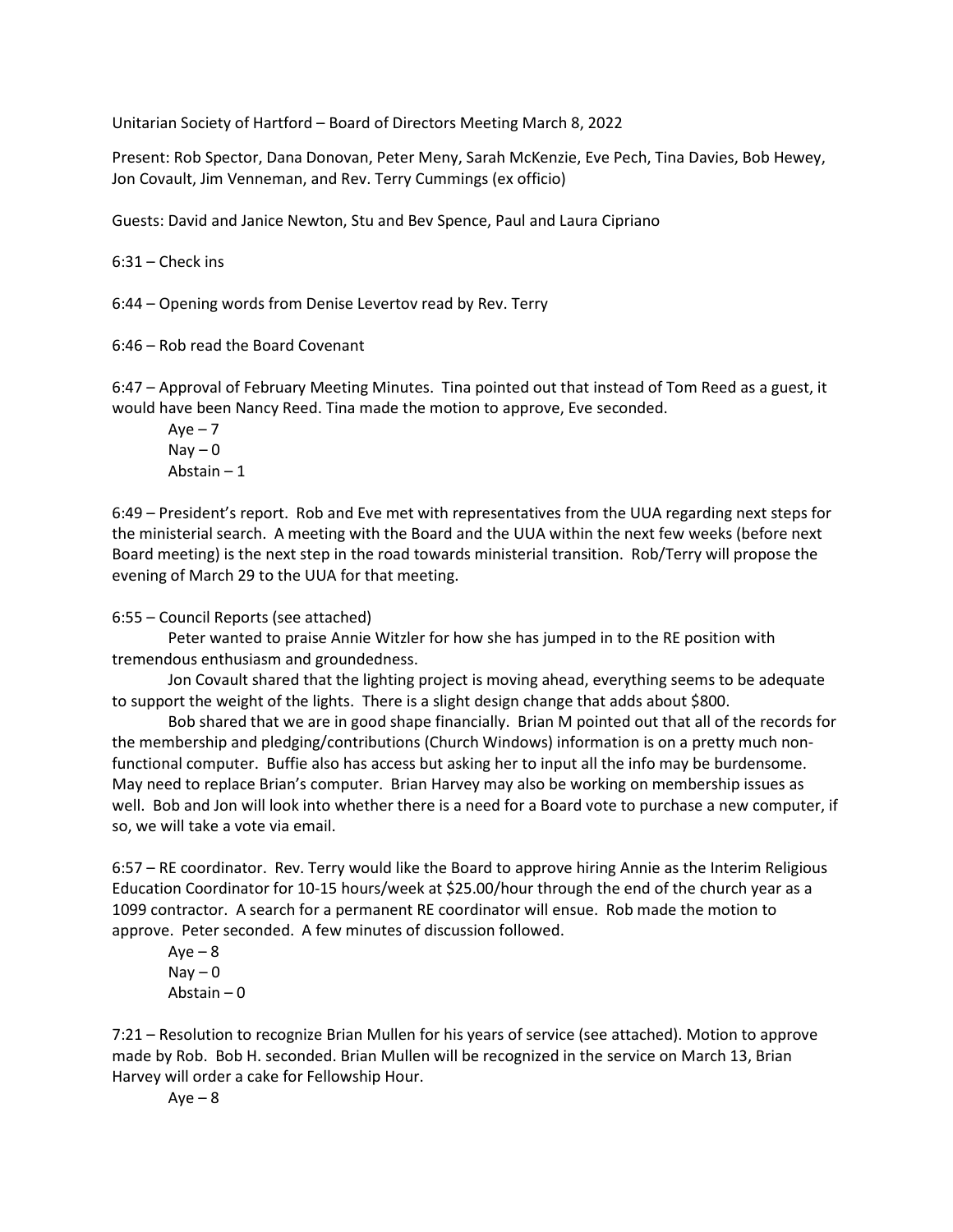$\text{Nay} - \text{O}$ Abstain – 0

7:29 – Covid protocols – Rev. Terry, Rob, and Eve talked about changing the covid protocols. The proposal is "People who are fully vaccinated would not be required to wear masks inside the meeting house at the present time." Discussion ensued. This new protocol does not affect the staff vaccination policy. Rob made the motion, Dana seconded.

 $Aye - 8$  $Nay - 0$ Abstain – 0

7:35 – Minister's Discretionary Fund Policy (see attached) – provides some additional oversight and protection on the Minister's Discretionary Fund. Rob made the motion to approve the policy as written, Bob H seconded.

 $Ave - 8$  $Nay - 0$ Abstain – 0

7:47 – Annual Meeting planning – We need to pick a date for the Annual Meeting, plan for open Board Positions, Decide on the agenda.

Open Board Positions: President-Elect Treasurer Chair, Administration Chair, Community Within

Rob has spoken to Martha as Chair of the Nominating Committee regarding the President-Elect position. We would like to hold the Annual Meeting in person this year. Looks like May 22 is the best date. Rob and Eve will begin planning the agenda.

7:56 – Staffing discussion. It was suggested to Rev. Terry that she make some staffing recommendations as part of the budget process. Staffing and Budget decisions should be made by the Board. Rev. Terry has made some recommendations, but ultimately it is up to the Board to make those decisions. Look to combine Office Admin, Bookkeeper, and some Communications functionality into one full-time position. Ask staffing committee to finalize a hiring plan and job description. Eve made a motion to have the committee move ahead with a hiring plan and job description, Peter seconded.

 $Ave - 6$  $Nav - 0$ Abstain – 2

8:18 – Budget Discussion – Bob still looking for some input from the Council Chairs to flesh out program expenditures.

8:21 – Good Neighbor Offering – GNO is currently done one Sunday/month; UUA is recommending a portion (50%) of the offering every Sunday be allocated to GNO. Tends to increase the total amount given. Social Justice Council took a vote and came to a unanimous conclusion. SJ wants Board buy-in as well as Congregational Input. Board gave Dana the go ahead to draft a resolution for vote at the Annual Meeting.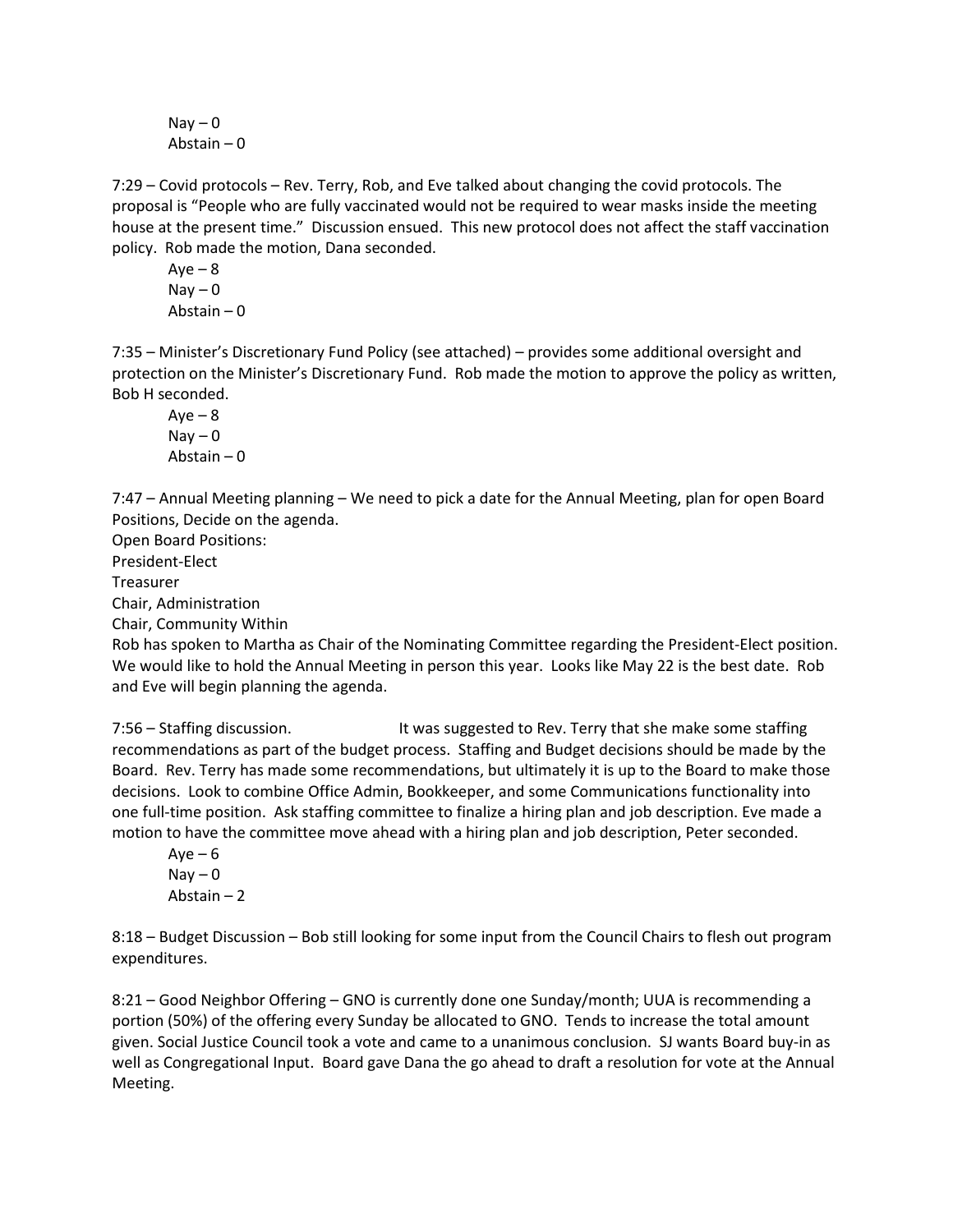8:31 – Dana sent info to Buffie for this month's Good Neighbor Offering, but will change in order to direct funds to an organization supporting the Ukrainian people.

8:34 – Ministerial Search Timeline – Board will meet with the UUA over the next couple of months in order to make a presentation at the Annual Meeting regarding congregational next steps. Do we want to do additional listening sessions at that time, or solicit opinions in other ways? Don't want to make any moves until we have all the info from the UUA.

8:37 – Guest Comments? - Laura Cipriano had a question regarding masks so she could update the website.

8:39 – Board went into Executive Session to discuss Volunteer Recognitions.

8:49 – Meeting was adjourned. The next Board Meeting is scheduled for April 12, 2022 at 6:30pm.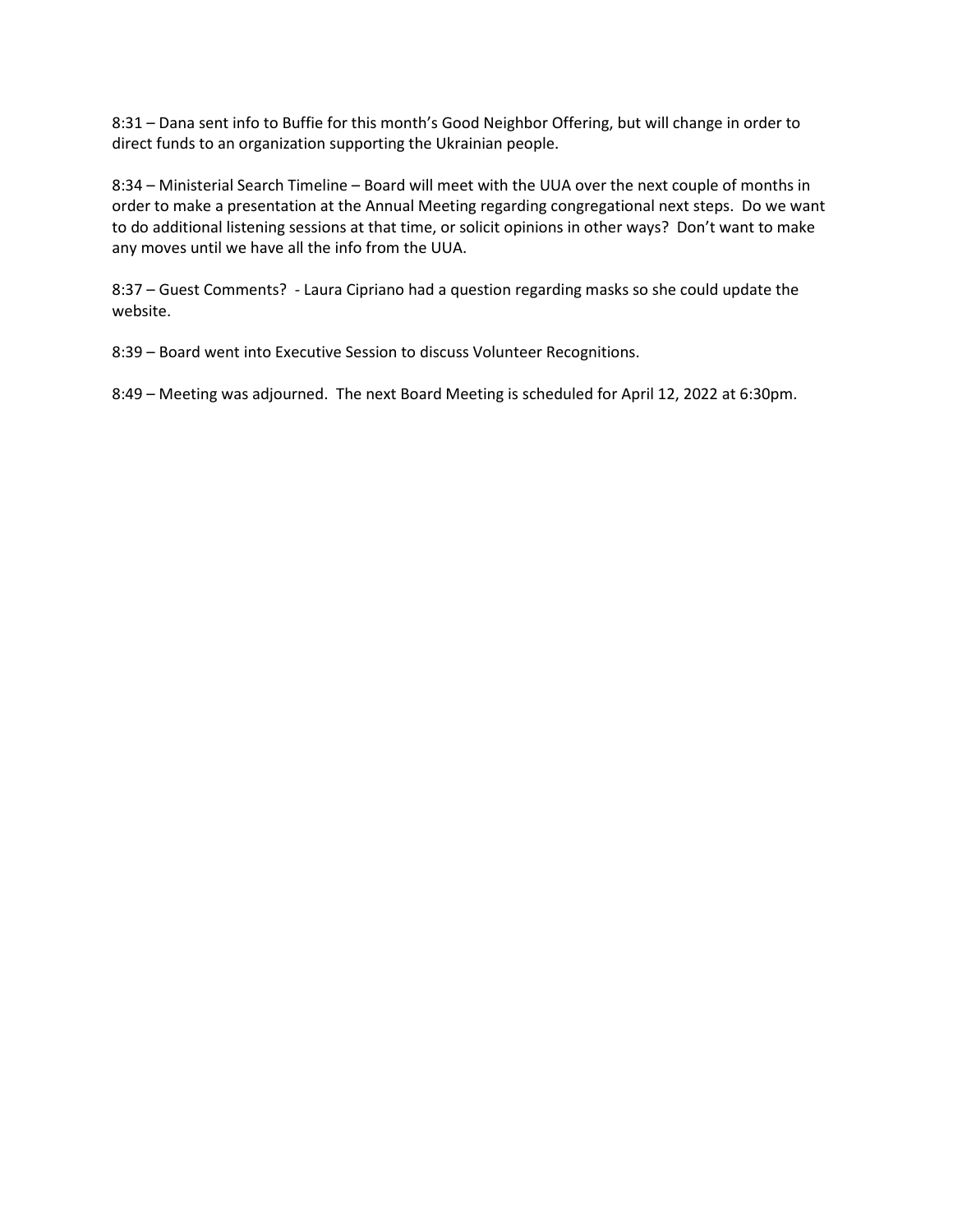

#### **Revised Agenda for March 8, 2022 Board Meeting**

1 message

**Robert Spector** <Robert\_Spector@ctd.uscourts.gov> Mon, Mar 7, 2022 at 10:16 PM

To: "elpech@sbcglobal.net" <elpech@sbcglobal.net>, Sarah McKenzie <sarah.h.mckenzie@gmail.com>, "boltonbob@aol.com" <boltonbob@aol.com>, DANA DONOVAN <danadonovan@sbcglobal.net>, Jonathan Covault <incovault@hotmail.com>, Peter Meny <plmeny9@gmail.com>, Christina Davies <daviesush@gmail.com>

Cc: Terry Cummings <revterryush@gmail.com>

Looking forward to seeing you all tomorrow.

USH BOARD MEETING AGENDA - 3/8/22 at 6:30pm, via Zoom

6:30pm Check in, All - 15 mins.

6:45pm Opening Words and Chalice Lighting, Rev. Terry - 3 mins.

6:48pm Board Covenant, Rob - 2 mins.

6:50pm Approval of February Board Minutes, Jon - 2 mins.

6:52pm Acceptance of Council and Treasurer Reports – 10 mins.

7:02pm COVID protocols, Changing Masking Rules - 10 mins.

7:12pm Minister's Discretionary Fund Policy Approval, Rev. Terry and Tina – 5 mins.

7:17pm Minister's Report and Staffing Discussion, Rev. Terry - 20 mins.

7:37pm Planning Our Annual Meeting, Nominating New Board Members - 15 mins.

7:52pm Updates On 2022-23 Budget, Resolution Thanking Brian Mullen, Bob - 10 mins.

8:02pm Good Neighbor Offering, Proposal of the Social Justice Committee – 10 mins.

8:12pm Open Discussion – Identifying Our Next Steps in Ministerial Search, Recap of UUA Meeting, Planning for Board to meet with UUA - 20 mins.

8:32pm Guest Comments - 5 mins.

| 8:37pm Executive Session

NEXT BOARD MEETING IS TUESDAY, APRIL 12, 2022 at 6:30pm.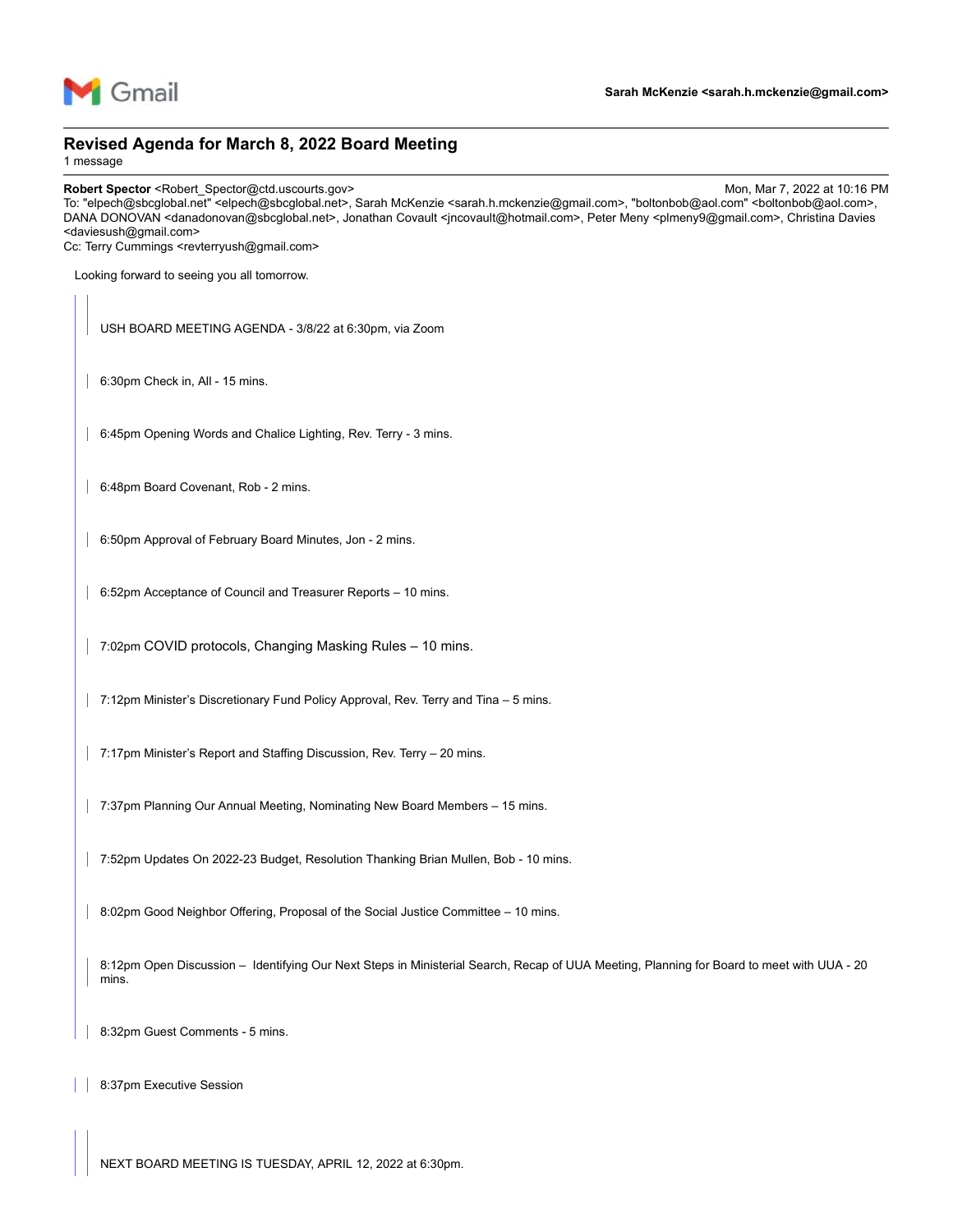Administrative Council Monthly Report – March 8, 2022 Jon Covault, Council Chair

**Annual Stewardship**. Joe Rubin has kindly agreed to lead the 2022 Stewardship Pledge Campaign. Rev Terry gave a sermon "Why We Give" on Sunday March 6 to start Stewardship month.

### **Building and Grounds Committee.** Meeting held Feb 13.

Reviewed list of needed maintenance. With high priorities to replacing carpets and cleaning stains from building roof.

Peter Meny contacted carpet installers and received initial bids from two vendors. We anticipate update at March B&G meeting.

Funds were requested for materials and additional time for our Sexton Kevin with anticipation this work might be undertaken on summer 2022.

Toni Gold presented material for consideration to request designation of "historical landmark" for the Meeting House. B&G members will meet with a contact person that Toni has identified to learn more.

### **David Venneman Memorial Lighting Project -**

Light fixtures have been ordered and initial work by contractor began last week in February. Wiring for nearly half of the project has been installed.

**Live streaming capacity.** A job posting at University of Hartford for a video tech manager for Sunday has resulted in hiring David Cipriano, a U Hart student, for 3 Sundays each month. He began his onsite training on March 6. Volunteers are still needed to fill in 4<sup>th</sup> Sunday and for gaps between anticipated change in Tech Manager. There has been no response to eNews and volunteer fair requests for streaming volunteers.

Orders are in the process of being placed for 2 stage microphones to be able to mic a choir (add these voices into our live stream) and a two channel Lapel microphone system which will allow separate volume controls for two speakers on stage. Audience (eg congregation pickup) microphone decision not yet made. Funds for these items would be requested from the "sound abatement" fund gift.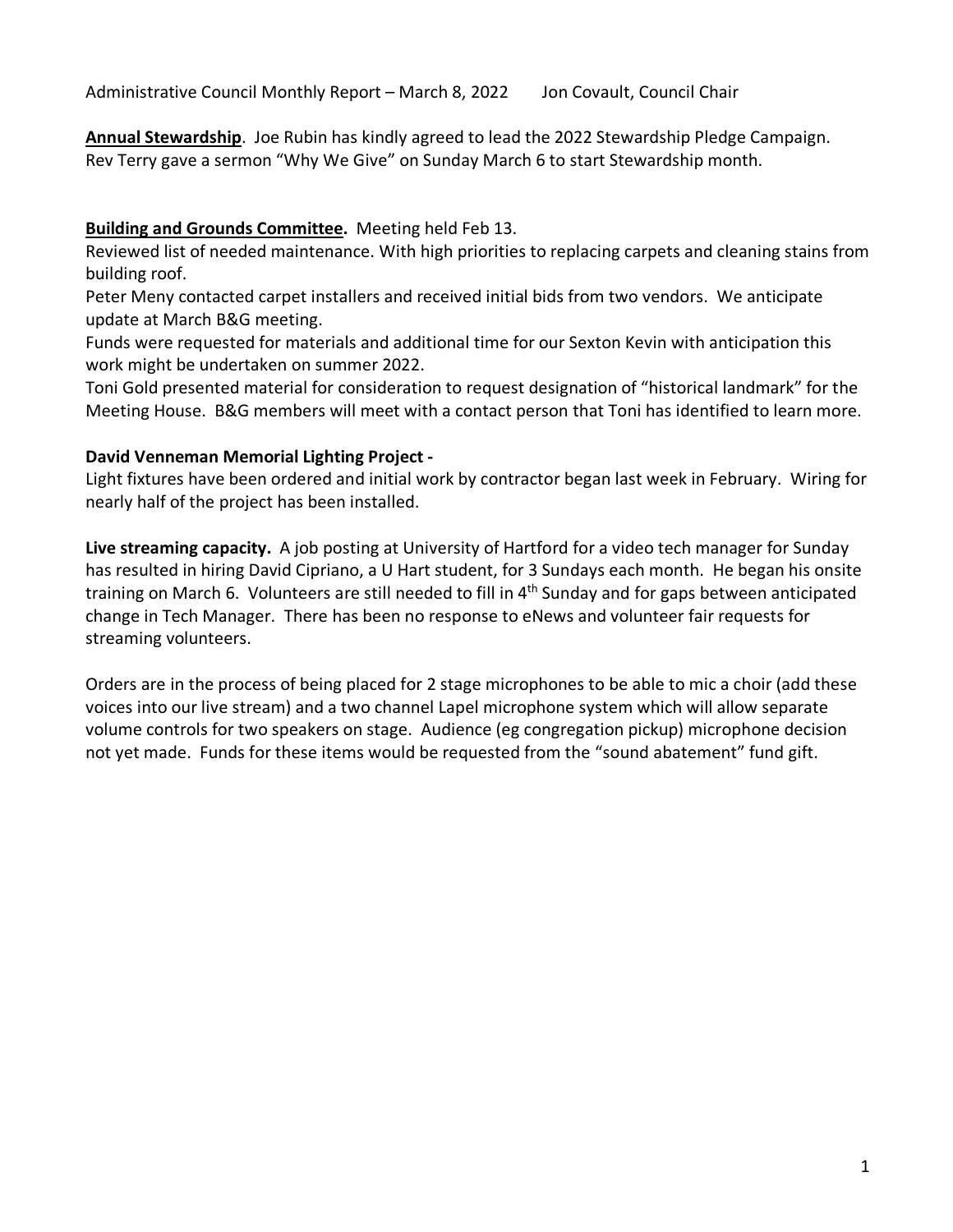Social Justice Council Report March 8, 2022 Dana Donovan chair

The monthly SJ council meeting was supposed to be held on February 15<sup>th</sup>, but due to a senior moment on my part, I forgot to send out the zoom link and the meeting did not happen. We tried to reschedule for a week later but only a couple could make it, so we decided to wait until the March meeting. That meeting is scheduled for Tuesday, March  $15<sup>th</sup>$ , at 5:30 pm.

On Sunday, Feb  $27<sup>th</sup>$ , the GNO was collected to go to Hawkwing. I do not have the total for that collection as of now.

For March, the GNO was scheduled to be collected for CIRI, the CT Institute for Refugees and Immigrants. But it has now been suggested that we use the collection for aid for the Ukranian refugees. If so we will have to find an agency that is helping the refugees.

It is the time of year again for our dues payment to GHIAA. After talking to Rev Terry, we have decided to keep the payment for this year at \$2,000.00, the same as the last two years. The money again this year will come out of the Social Justice Schwab account.

I would like to take up with the Board, the issue of the GHIAA annual dues:

- 1. I would propose that in the future it becomes a line item in the USH budget. The Schwab account will be depleted in a couple years if we keep taking the money from there.
- 2. When GHIAA was founded, the clergy of all the congregations set in the bylaws that each member congregation would try to set their dues at 1/60<sup>th</sup> of their annual budget. For USH this would be closer to \$5,000, not the \$2,000 we have been paying. GHIAA has been very understanding, especially considering the impact of Covid. They realize that not every congregation can afford the 1/60<sup>th</sup> figure and have not been pressuring us to pay more. But I hope, given the fantastic work that GHIAA has done over the last couple years, that USH could slowly increase their share of the dues a little bit each year.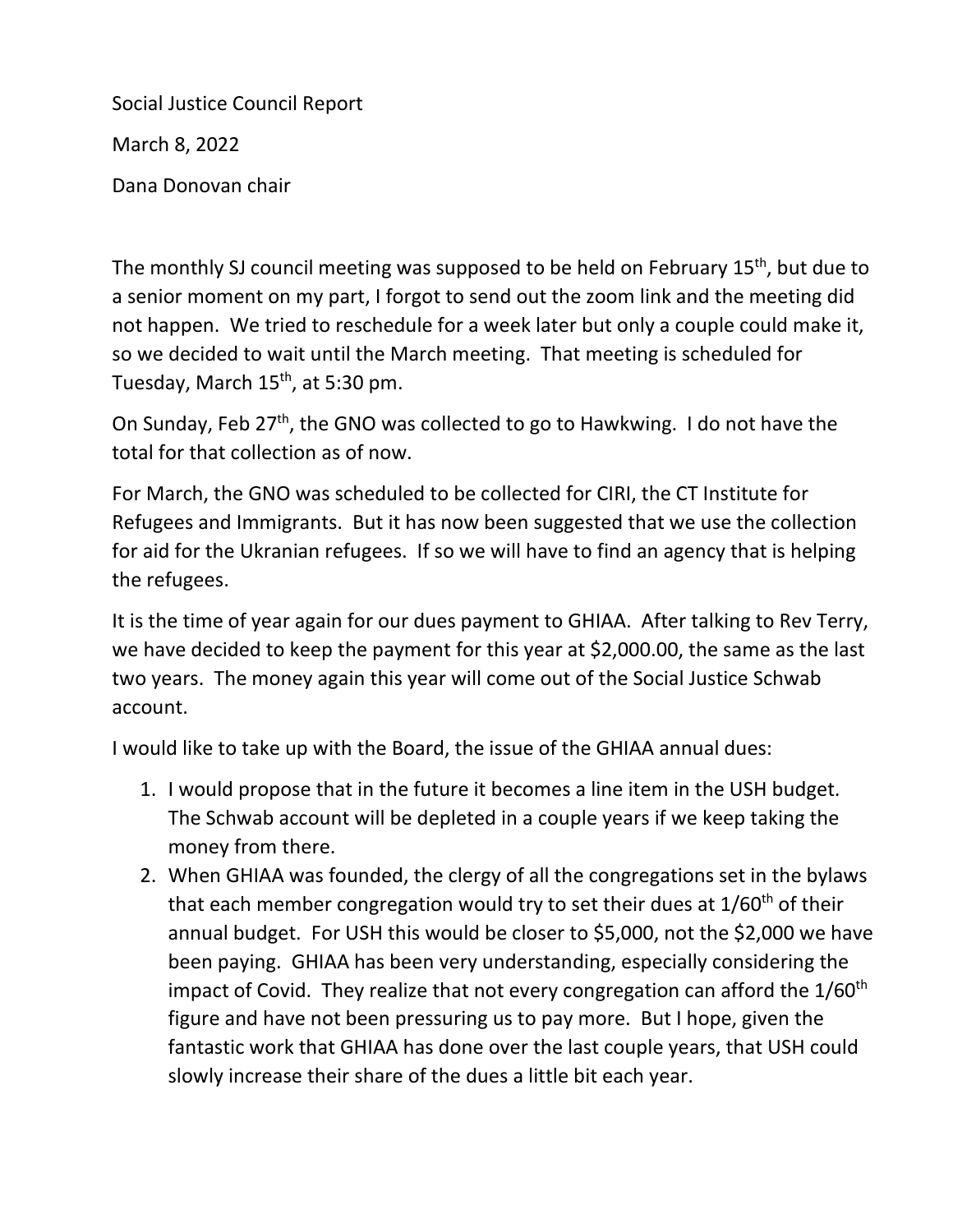## **Resolution Honoring Brian Mullen**

- **WHEREAS**, Brian Mullen will step down from his duties most recently as Bookkeeper for the Unitarian Society of Hartford, and
- **WHEREAS**, Brian has served USH with dedication and excellence for nineteen years in various capacities, always including finances, and
- **WHEREAS**, Brian has served generations of members of the Finance and Stewardship Committees with remarkable knowledge of individual members of our Society and projections for finances in future fiscal years, and
- **WHEREAS**, It has been our honor to work alongside Brian in deliberations involving B and G projects, the Endowment and any number of related projects, and
- **WHEREAS**, We herewith commemorate Brian Mullen's remarkable service through the passage of this Resolution at our Board Meeting, now therefore, be it
- **RESOLVED**, On behalf of all the Members and Friends of the Unitarian Society both now and in the past we thank him for his service and wish him every success in his new home in Florida and may his employment there be as highly valued as it has been here at the Unitarian Society of Hartford.

 Passed unanimously and Signed on behalf of the Board of Directors Unitarian Society of Hartford this 8th day of March, 2022

Robert Spector, President

\_\_\_\_\_\_\_\_\_\_\_\_\_\_\_\_\_\_\_\_\_\_\_\_\_\_\_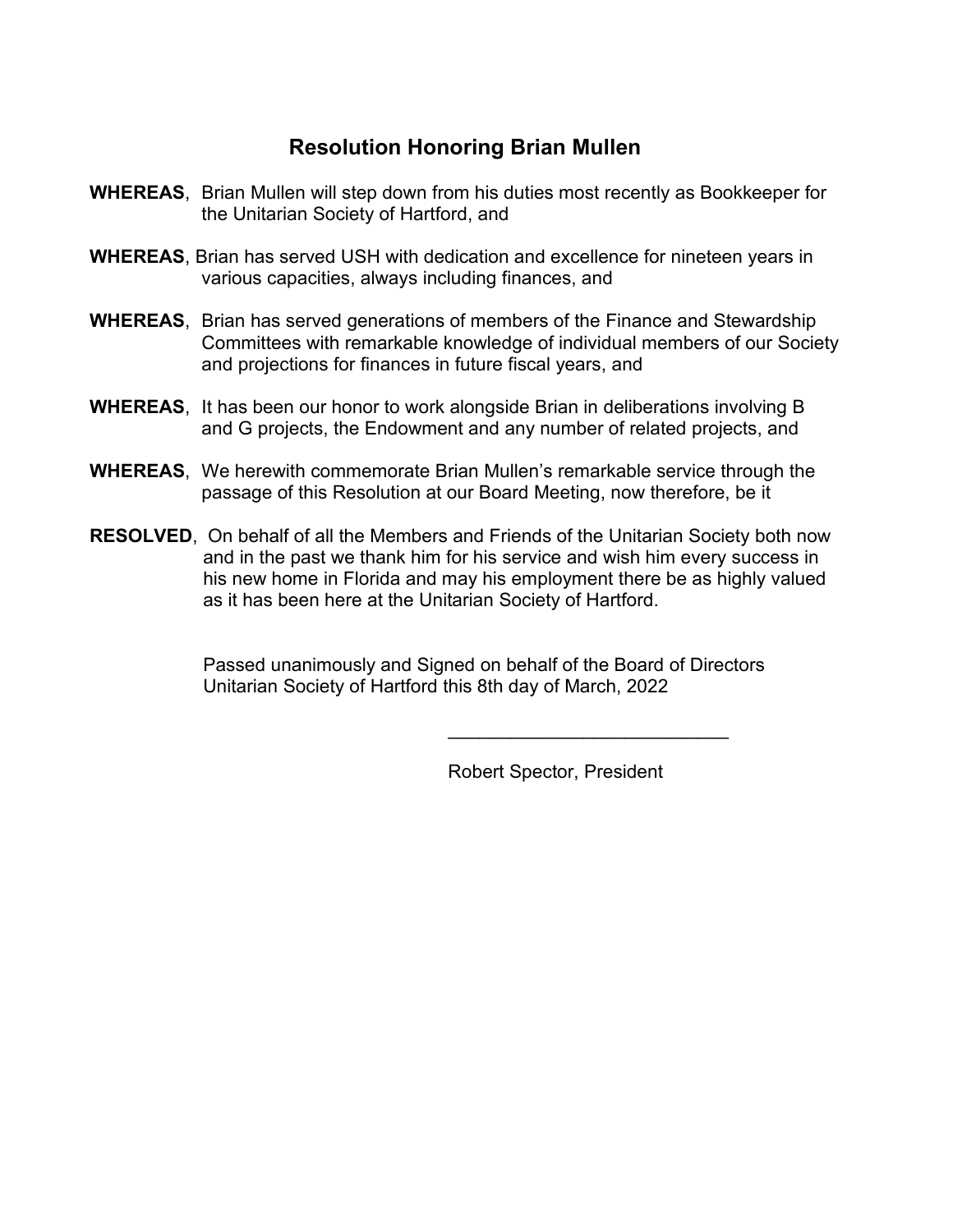# A New RE Program is here at USH!

As we reawaken and sprout anew after so many months of virtual services, our RE program, like an autumn



caterpillar in metamorphosis over the winter, has transformed.

Introducing the Chalice Clubhouse!

A fun, child-centric curriculum fostering individuality and free-thinking, using the Seven Principles as our guiding compass. In our clubhouse, we will be exploring the theme of the adult service using our imaginations and what's in our hearts. Every week, we will provide coloring pages, crossword puzzles, brainteasers, cooperative games, hands-on crafts, chances for dramatic play, and much more!

## What to expect…

At the start of Sunday morning worship, we will all gather to witness and participate in our time-honored chalice lighting ritual as a congregation. After our opening hymn has been sung, we will hold Time for All Ages, where we will open the door for our clubhouse activities with a story based on the theme of the service. After the story's conclusion, the children and youth present will be invited to exit the sanctuary to go downstairs to Fellowship Hall for clubhouse activities. If your child or youth would prefer to stay with you during the service, they are more than welcome to receive quiet activities related to our theme to do while they listen!

Once downstairs, we do a quick check-in with everyone present (either as one group depending on the size of turnout or in our age-range groups) before we get to our activities. We will have materials suitable to every age group from Pre-K to 12th grade, allowing all participants to have a level of choice in how they express themselves. Discussions will be led by our volunteer teachers and assistants, giving each participant a chance to share their thoughts with the group.

We will then all play a part in cleaning up our space to allow for coffee hour after the service to occur as usual. A list of our expected themes and activities will be available monthly in our RE Newsletter!

## We are committed to regrowing stronger, together!

Questions? Ideas? Want to get involved? Contact Annie Witzler at [re4ush@gmail.com](mailto:re4ush@gmail.com) or (706)-248-9438 for additional information!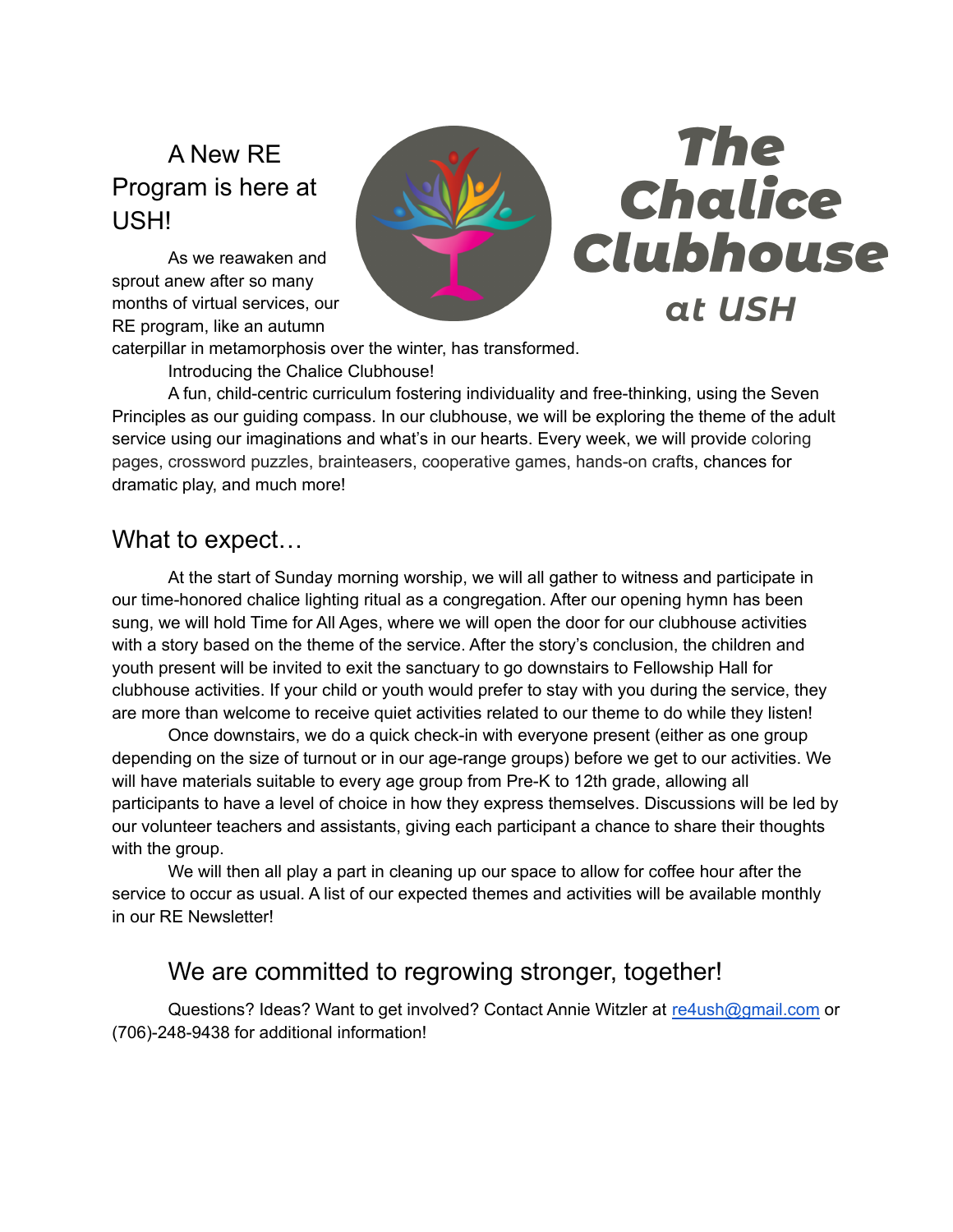| Event and Date                             | Budget (\$1260 spending limit) | Anticipated Expenses |
|--------------------------------------------|--------------------------------|----------------------|
| April Chalice Clubhouse (Sundays; weekly)  | \$40.00                        | \$40.00              |
| Easter Egg Hunt, April 17th                | \$150                          | \$100                |
| Building & Grounds Day, April 23rd         | \$300                          | \$200                |
| May Chalice Clubhouse (Sundays; weekly)    | \$40.00                        | \$40.00              |
| Family Fun Night, May 20th                 | \$500                          | \$500                |
| June Chalice Clubhouse (June 5th and 19th) | \$40.00                        | \$25.00              |
| RE Service, June 12th                      | \$100                          | \$50                 |
| Totals:                                    | \$1,170                        | \$955                |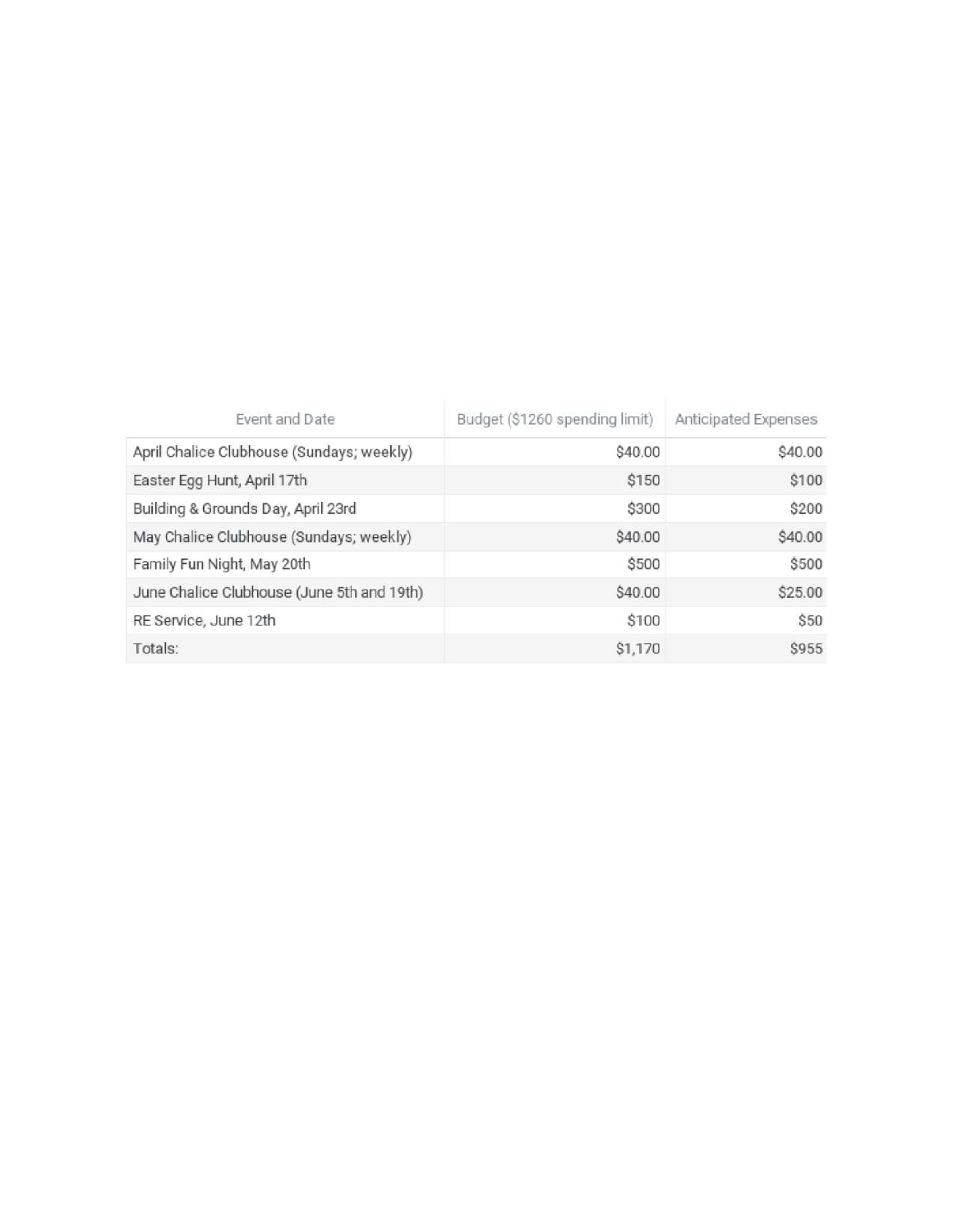

### **Treasurer's Report**

1 message

**Robert Hewey <boltonbob@aol.com> Tue, Mar 8, 2022 at 11:47 AM** 

Reply-To: Robert Hewey <boltonbob@aol.com> To: "hartforduusociety@gmail.com" <hartforduusociety@gmail.com>, "revterryush@gmail.com" <revterryush@gmail.com>, "sarah.h.mckenzie@gmail.com" <sarah.h.mckenzie@gmail.com> Cc: "Robert\_Spector@ctd.uscourts.gov" <Robert\_Spector@ctd.uscourts.gov>, "elpech@sbcglobal.net" <elpech@sbcglobal.net>, "plmeny9@gmail.com" <plmeny9@gmail.com>, "daviesush@gmail.com" <daviesush@gmail.com>, "covault.jonathan@gmail.com" <covault.jonathan@gmail.com>, "danadonovan@sbcglobal.net" <danadonovan@sbcglobal.net>

March 2022 Treasurer's Report

### Financial Status:

According to Brian Mullen, "USH continues to be in a stable position, although there are a few variables (staffing & COVID) that make it difficult to determine exact outcomes. There remain adequate monies in the Schwab account to enable a safe landing to this FY and allow for some planning/dreaming for next FY."

Brian's Budget Review Document is attached.

#### Transition from Brian Mullen

I am in the process of learning the essentials to keeping USH finances going after Brian leaves. I will be monitoring Brian's USH Gmail account after he leaves. All of the files used by Brian are on Microsoft OneDrive, a cloud based storage facility available as part of Microsoft 365, to which I also subscribe. I am in the process of trying to access these files. Brian has also given me a list of accounts/websites with the Usernames/Passwords he uses to access them. I will not be able to maintain the level of performance provided by Brian and it is essential that a replacement be found as quickly as possible.

#### Interface with Stewardship

I will be meeting with Stewardship, also. The computer on which the Pledges and Giving records are posted in the Church Windows App is nearly unusable and, according to Brian, should have been replace more than a year ago. These same files are available on a computer used by Buffie for maintaining the membership rolls. I will see if I can access the App on her computer.

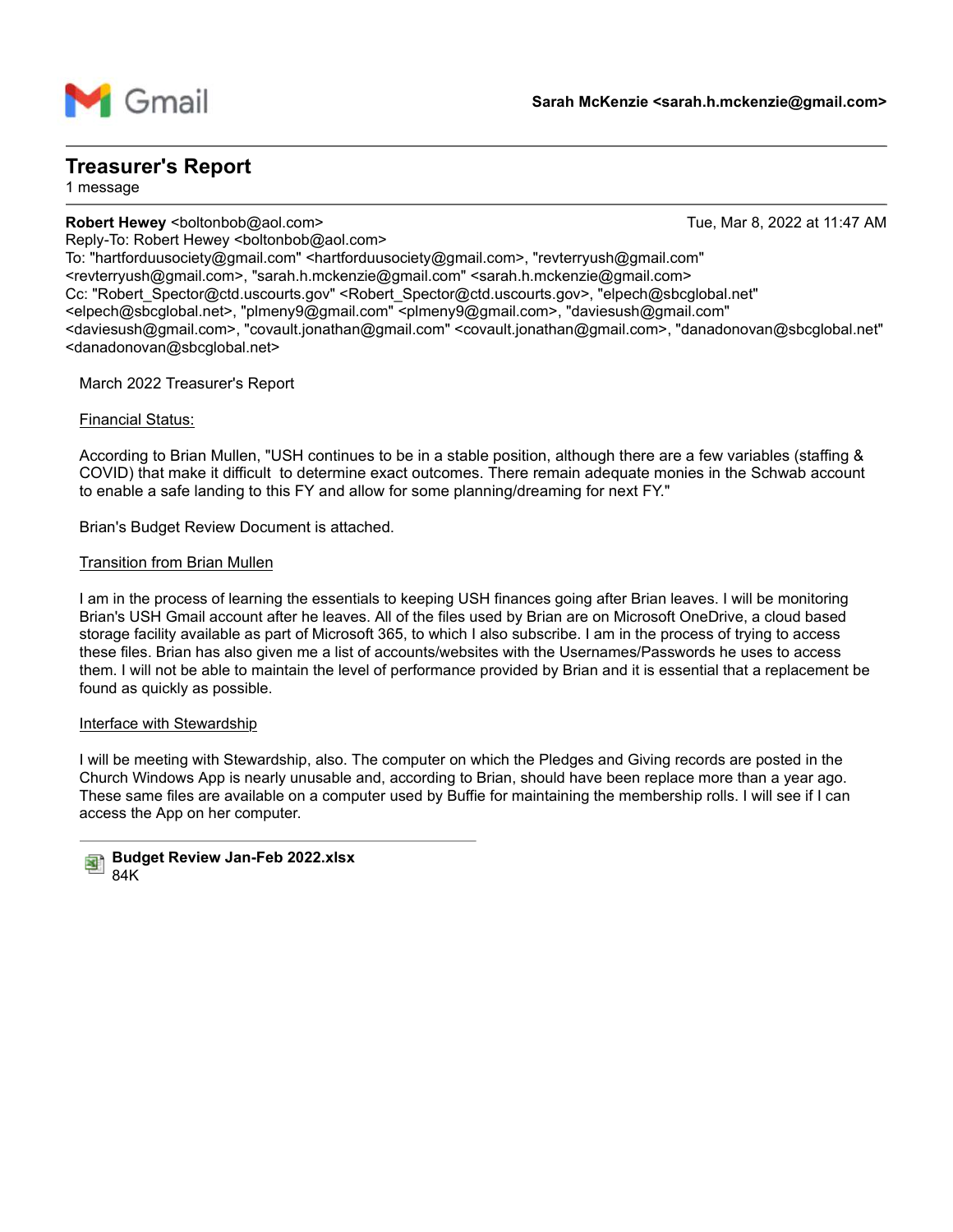|                                              | <b>Yr-End Actual</b> | <b>Approved Budget</b> | <b>Actual</b>  | <b>Budget Review</b> |
|----------------------------------------------|----------------------|------------------------|----------------|----------------------|
|                                              | 2020-21              | 2021-22                | 02.28.2022     | 02.28.2022           |
| <b>Ordinary Income/Expense</b>               |                      |                        |                |                      |
| <b>Budgeted Income</b>                       |                      |                        |                |                      |
| 410000 · Administration                      |                      |                        |                |                      |
| 411000 · Endowment                           |                      |                        |                |                      |
| 411100 - Capital Clearing Account            |                      |                        |                |                      |
| 411200 · Operations                          |                      |                        |                |                      |
| 411201 - Monthly Distribution                | 47,665.32            | 47,665.32              | 31,776.88      | 47,665.32            |
| 411204 - Special Purpose Funds Income        |                      |                        |                |                      |
| <b>Total 411200 - Operations</b>             | 47,665.32            | 47,665.32              | 31,776.88      | 47,665.32            |
| 411500 - Building & Grounds Small Projects   | 9,284.77             | 10,000.00              |                | 10,000.00            |
| 411600 · UUMSB Loan Repayment                |                      |                        |                |                      |
| 411610 - UUMSB Loan #1                       | 2,903.35             |                        |                |                      |
| 411620 - UUMSB Loan #2                       | 3,065.76             | 510.96                 | 510.96         | 510.96               |
| <b>Total 411600 - UUMSB Loan Repayment</b>   | 5,969.11             | 510.96                 | 510.96         | 510.96               |
| Total 411000 · Endowment                     | 62,919.20            | 58,176.28              | 32,287.84      | 58,176.28            |
| 412000 - Fundraising                         |                      |                        |                |                      |
| 412101 - Fundraising - Other                 | 6,652.24             | 5,000.00               | 8,518.34       | 8,518.34             |
| <b>Total 412000 - Fundraising</b>            | 6,652.24             | 5,000.00               | 8,518.34       | 8,518.34             |
| 413000 · Holiday Letter                      |                      |                        |                |                      |
| 414000 - Prior Years' Carry Over             |                      | 8,445.29               | $\blacksquare$ |                      |
| <b>415000 - Memorial Contributions</b>       | 446.80               |                        |                |                      |
| 416000 · Rental Contributions                | 4,522.50             | 3,000.00               | 7,292.00       | 8,300.00             |
| 417000 · Stewardship                         |                      |                        |                |                      |
| 417100 · Current Fiscal Year Pledge          | 278,154.19           | 270,750.00             | 183,644.16     | 282,715.89           |
| 417200 · Prior Fiscal Year Pledge            | 16,232.00            | 4,055.00               | 3,680.00       | 3,680.00             |
| Total 417000 · Stewardship                   | 294,386.19           | 274,805.00             | 187,324.16     | 286,395.89           |
| 418000 · Sunday Contributions                |                      | 3,500.00               | 1,870.94       | 2,500.00             |
| 419000 - Other Administration Income         |                      |                        |                |                      |
| 419100 - Zero Emission Renewable Energy Cred | 3,633.52             | 3,000.00               | 2,890.30       | 3,000.00             |
| 419200 - Solar Land Lease                    | 1,000.00             |                        |                |                      |
| 419300 - Garmany Admin Income                |                      | 500.00                 |                |                      |
| 419400 - Garmany Composer-In-Res             |                      | 390.00                 |                |                      |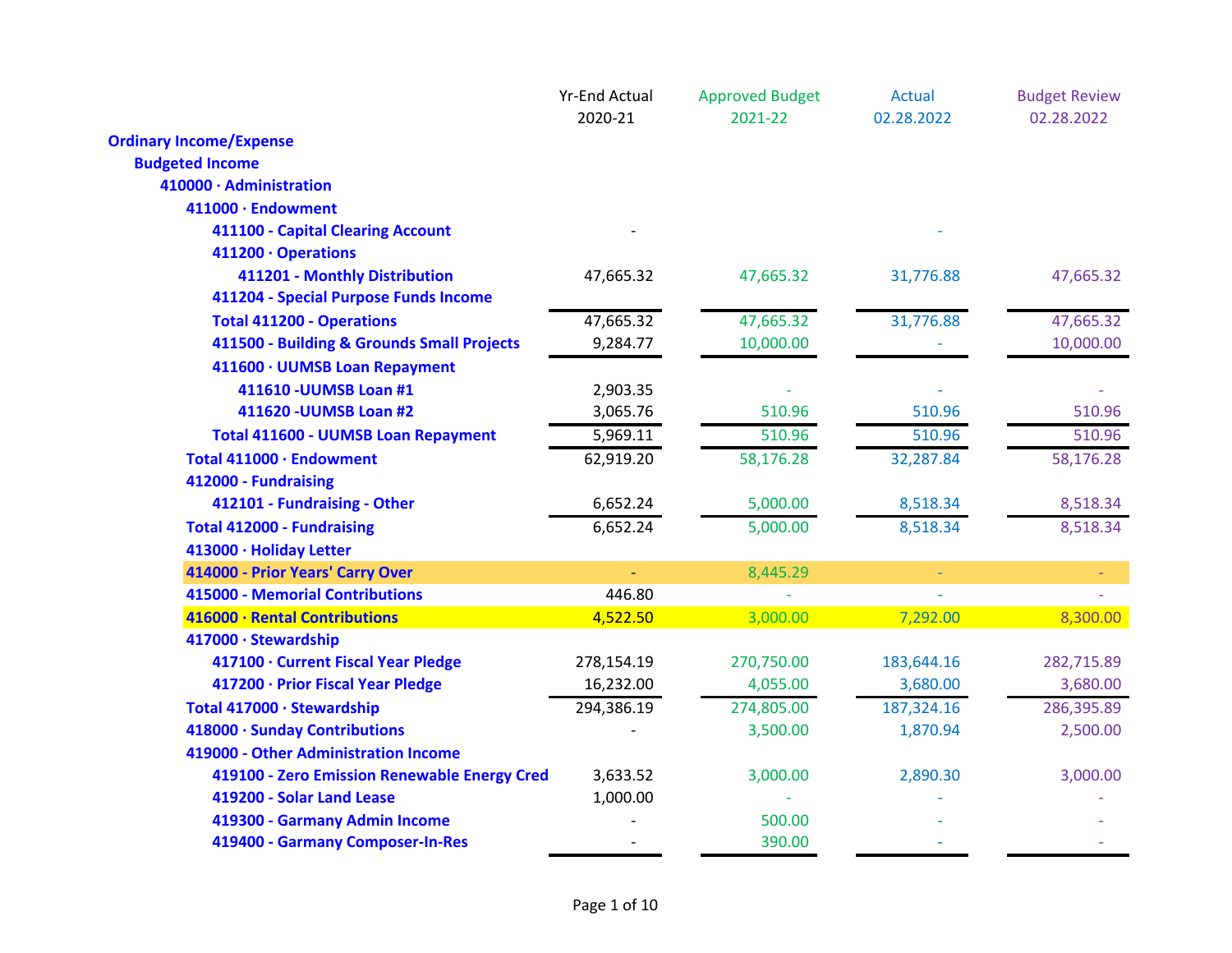|                                                   | <b>Yr-End Actual</b><br>2020-21 | <b>Approved Budget</b> | <b>Actual</b> | <b>Budget Review</b> |
|---------------------------------------------------|---------------------------------|------------------------|---------------|----------------------|
|                                                   |                                 | 2021-22                | 02.28.2022    | 02.28.2022           |
| <b>Total 419000 - Other Administration Income</b> | 4,633.52                        | 3,890.00               | 2,890.30      | 3,000.00             |
| Total 410000 · Administration                     | 373,560.45                      | 356,816.57             | 240,183.58    | 366,890.51           |
| 420000 · Community Within                         |                                 |                        |               |                      |
| 421000 · Festival of the Season                   |                                 |                        |               |                      |
| 422000 - Used Book Donations                      |                                 |                        | 57.35         | 57.35                |
| 423000 · Meeting House Presents                   |                                 |                        |               |                      |
| 423001 · MHP - Tickets                            |                                 | 3,800.00               | 4,500.86      | 5,000.00             |
| 423002 · MHP - Concessions                        |                                 | 200.00                 | 394.00        | 500.00               |
| 423003 · MHP - Other Income                       |                                 |                        | 100.00        | 100.00               |
| Total 423000 · Meeting House Presents             |                                 | 4,000.00               | 4,994.86      | 5,600.00             |
| 424000 · Caring Network                           |                                 | 500.00                 |               | 500.00               |
| 424100 - Memorial Receptions                      |                                 |                        |               |                      |
| 426000 - Gifts                                    |                                 |                        |               |                      |
| 427000 - Membership                               |                                 |                        |               |                      |
| 428000 - Adult Programs                           | 20.00                           |                        | 194.00        | 194.00               |
| 429001 - Fellowship Hour Donations                |                                 | 75.00                  | 55.00         | 75.00                |
| Total 420000 · Community Within                   | 20.00                           | 4,575.00               | 5,301.21      | 6,426.35             |
| 430000 · Social Justice                           |                                 |                        |               |                      |
| 434500 - Interweave                               |                                 |                        |               |                      |
| 434000 · SJ Miscellaneous Income                  | 2,000.00                        | 2,500.00               |               | 2,500.00             |
| 434800 - Green Sanctuary                          |                                 |                        | 839.15        | 839.15               |
| Total 430000 · Social Justice                     | 2,000.00                        | 2,500.00               | 839.15        | 3,339.15             |
| 440000 · Spiritual Life                           |                                 |                        |               |                      |
| 441000 · Annual Retreat                           |                                 |                        |               |                      |
| 443000 · Flower Contributions                     |                                 |                        |               |                      |
| 447000 · Religious Education                      |                                 |                        |               |                      |
| 447100 · Soup Making                              |                                 |                        | 51.79         | 51.79                |
| 447500 · Ski Trip                                 |                                 |                        |               |                      |
| Total 447000 · Religious Education                |                                 |                        | 51.79         | 51.79                |
| 448000 · Miscellaneous - Spiritual Life           |                                 |                        |               |                      |
| 448100 · Recording Donations                      |                                 |                        |               |                      |
| 448300 · Volunteer Recognition                    |                                 |                        |               |                      |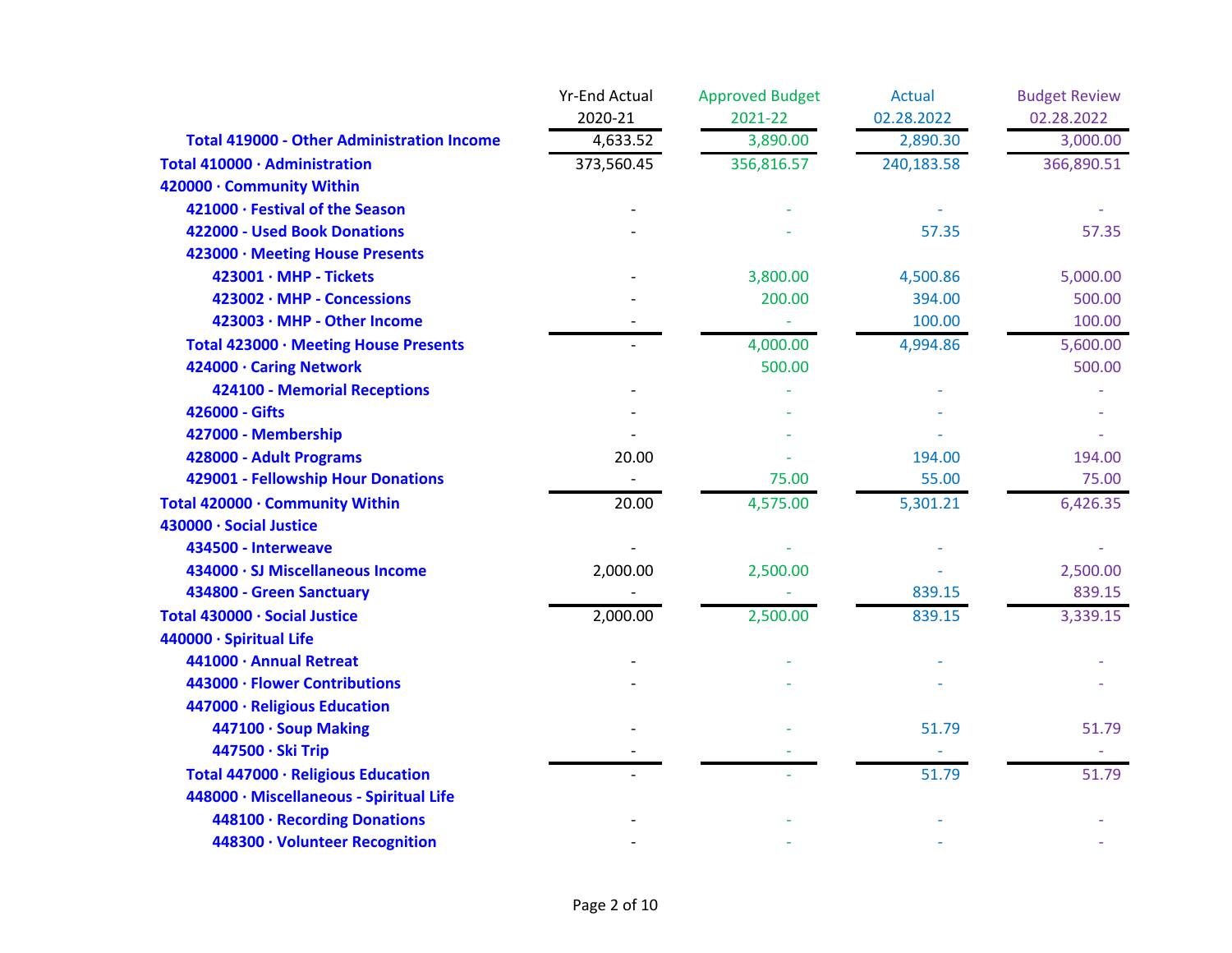|                                               | <b>Yr-End Actual</b> | <b>Approved Budget</b> | <b>Actual</b> | <b>Budget Review</b> |
|-----------------------------------------------|----------------------|------------------------|---------------|----------------------|
|                                               | 2020-21              | 2021-22                | 02.28.2022    | 02.28.2022           |
| 448000 - Miscellaneous                        |                      |                        |               |                      |
| 449000 - Music Program Fundraising            |                      |                        |               |                      |
| Total 448000 · Miscellaneous - Spiritual Life |                      |                        |               |                      |
| Total 440000 · Spiritual Life                 |                      |                        | 51.79         | 51.79                |
| 450000 - Other Income                         | 1,789.74             |                        |               |                      |
| 454107 · Garmany Choral Scholars              | 2,000.00             | 3,000.00               |               |                      |
| 454108 · Intern Minister UUA Grant            | 1,812.50             |                        |               |                      |
| 459000 · Paycheck Protection Program          | 6,498.78             | 41,166.40              |               | 4,849.58             |
| 459001 · Emergency Fund                       |                      |                        |               |                      |
| Total 450000 · Other Income                   | 12,101.02            | 44,166.40              |               | 4,849.58             |
| <b>Total Budgeted Income</b>                  | 387,681.47           | 408,057.97             | 246,375.73    | 381,557.38           |
| <b>Budgeted Expenses</b>                      |                      |                        |               |                      |
| 510000 · Administration Expenses              |                      |                        |               |                      |
| 512000 · UUA & District Payments              |                      |                        |               |                      |
| 512001 · Clara Barton District                |                      |                        |               |                      |
| 512002 · UUA Fair Share                       | 17,986.00            | 24,732.00              | 16,488.00     | 24,732.00            |
| Total 512000 · UUA & District Payments        | 17,986.00            | 24,732.00              | 16,488.00     | 24,732.00            |
| 515000 · Stewardship                          |                      |                        |               |                      |
| 515100 · Annual Canvass                       | 300.39               | 1,000.00               |               | 1,000.00             |
| 515200 · Credit Card Expense                  | 1,617.37             | 1,700.00               | 610.98        | 1,000.00             |
| Total 528000 · Stewardship                    | 1,917.76             | 2,700.00               | 610.98        | 2,000.00             |
| 516000 · Building & Grounds                   |                      |                        |               |                      |
| 516100 · General Maintenance                  | 8,268.78             | 16,000.00              | 7,043.83      | 16,000.00            |
| 516200 · Snow Removal                         | 4,100.00             | 6,600.00               |               | 6,600.00             |
| 516300 · Lawn Care                            | 6,100.00             | 7,500.00               | 5,250.00      | 7,500.00             |
| $516400 \cdot Water$                          | 4,087.69             | 5,000.00               | 763.21        | 5,000.00             |
| 516500 · Electric                             | 8,705.20             | 1,000.00               | 228.92        | 1,000.00             |
| 516600 · Natural Gas                          | 8,974.92             | 10,000.00              | 6,670.83      | 10,000.00            |
| 516700 - Memorial Garden                      |                      |                        |               |                      |
| 516800 - Small Projects                       | 9,284.77             | 10,000.00              | 4,680.21      | 10,000.00            |
| Total 516000 · Building & Grounds             | 49,521.36            | 56,100.00              | 24,637.00     | 56,100.00            |
| 517000 · Office                               |                      |                        |               |                      |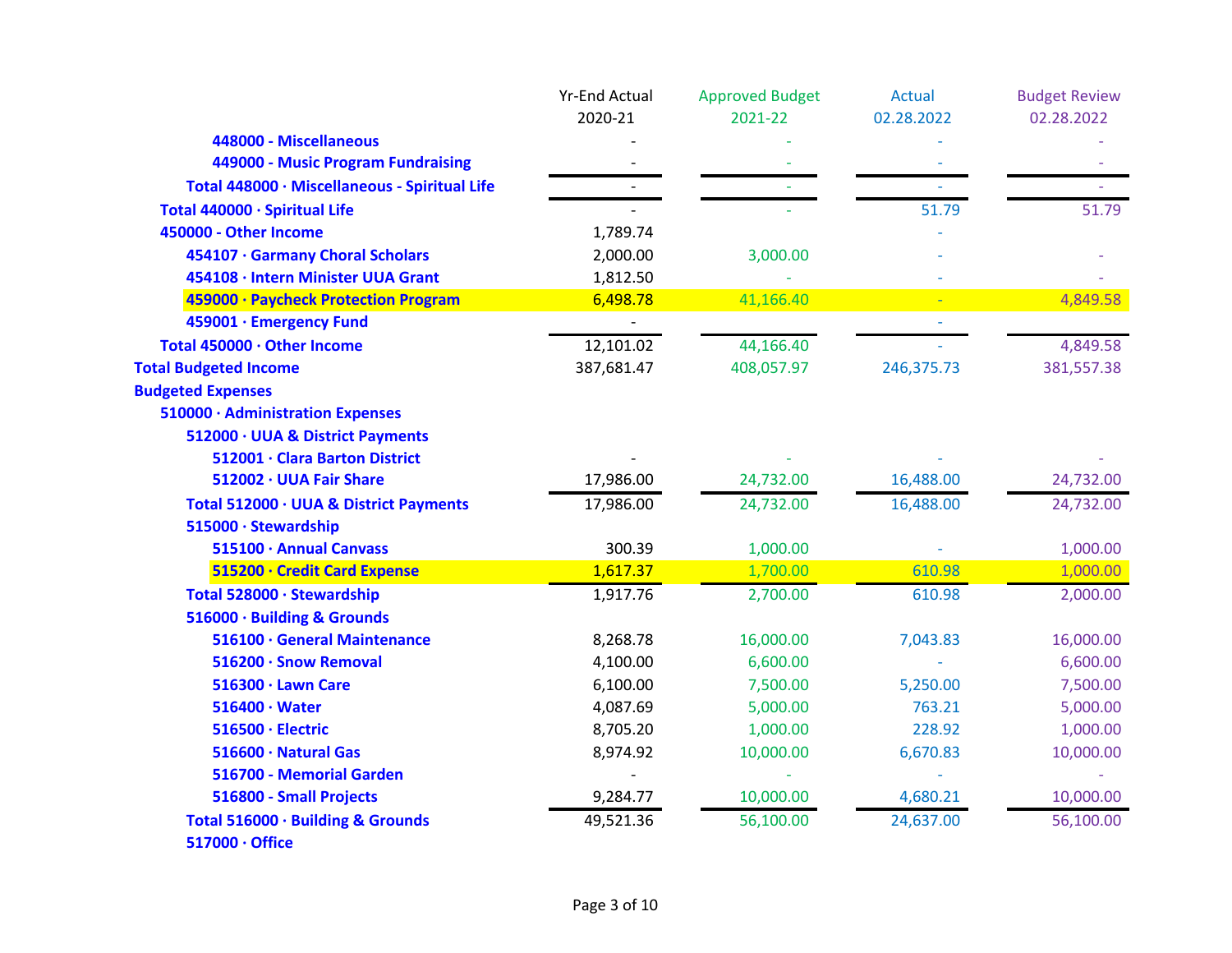|                                             | <b>Yr-End Actual</b> | <b>Approved Budget</b> | Actual     | <b>Budget Review</b> |
|---------------------------------------------|----------------------|------------------------|------------|----------------------|
|                                             | 2020-21              | 2021-22                | 02.28.2022 | 02.28.2022           |
| 517100 · Equipment                          |                      |                        |            |                      |
| 517101 - Equipment Purchases                | 344.54               | 2,000.00               | 481.24     | 2,000.00             |
| 517102 · Equip Rental (Office Copier Lease) | 4,183.13             | 6,156.00               | 4,112.00   | 6,156.00             |
| 517103 - Computer Maint. Agreement          | 2,718.91             | 2,200.00               | 2,061.92   | 2,200.00             |
| Total 517100 · Equipment                    | 7,246.58             | 10,356.00              | 6,655.16   | 10,356.00            |
| 517200 · Security                           |                      |                        |            |                      |
| <b>517300 - Printing</b>                    | (5.00)               | 1,200.00               | (25.00)    |                      |
| 517400 · Postage                            | 804.05               | 800.00                 | 290.66     | 800.00               |
| 517500 · Telephone / Internet               | 4,264.36             | 4,928.76               | 3,327.81   | 4,928.76             |
| 517600 · Dues and Subscriptions             | 3,217.89             | 3,400.00               | 1,096.36   | 3,400.00             |
| 517700 · Office Supplies                    | 1,830.62             | 3,000.00               | 1,081.22   | 3,000.00             |
| 517800 · Service Contracts                  |                      |                        |            |                      |
| 517900 · Service Charges                    |                      |                        |            |                      |
| 517910 - Bank                               | 359.83               | 420.00                 | 141.14     | 420.00               |
| 517920 · Credit Card Expense                |                      |                        |            |                      |
| 517930 - Payroll Expense                    | 462.30               | 650.00                 | 227.53     | 650.00               |
| 517940 - Miscellaneous                      |                      |                        | 64.07      | 64.07                |
| Total 517900 · Service Charges              | 822.13               | 1,070.00               | 432.74     | 1,134.07             |
| Total 517000 · Office                       | 18,180.63            | 24,754.76              | 12,858.95  | 23,618.83            |
| 518000 · Insurance                          |                      |                        |            |                      |
| 518100 · Workers' Compensation              | 2,100.25             | 2,700.00               | 1,405.25   | 2,700.00             |
| 518200 · Liability Insurance                | 12,273.75            | 12,240.00              | 8,144.96   | 12,240.00            |
| 518300 · Umbrella                           | 700.00               | 700.00                 |            | 700.00               |
| Total 518000 · Insurance                    | 15,074.00            | 15,640.00              | 9,550.21   | 15,640.00            |
| 519000 · Administration - Other             |                      |                        |            |                      |
| 519200 · Rental Expense                     |                      |                        |            |                      |
| 519300 · General Assembly Expense           |                      |                        |            |                      |
| 519500 - Board Expense                      | 200.00               | 250.00                 | 197.52     | 250.00               |
| 519600 - Staff Development                  | 180.61               | 520.00                 | 190.58     | 520.00               |
| <b>519700 - Archives</b>                    |                      | 200.00                 |            | 200.00               |
| Total 519000 · Administration - Other       | 380.61               | 970.00                 | 388.10     | 970.00               |
| Total 510000 · Administration Expenses      | 103,060.36           | 124,896.76             | 64,533.24  | 123,060.83           |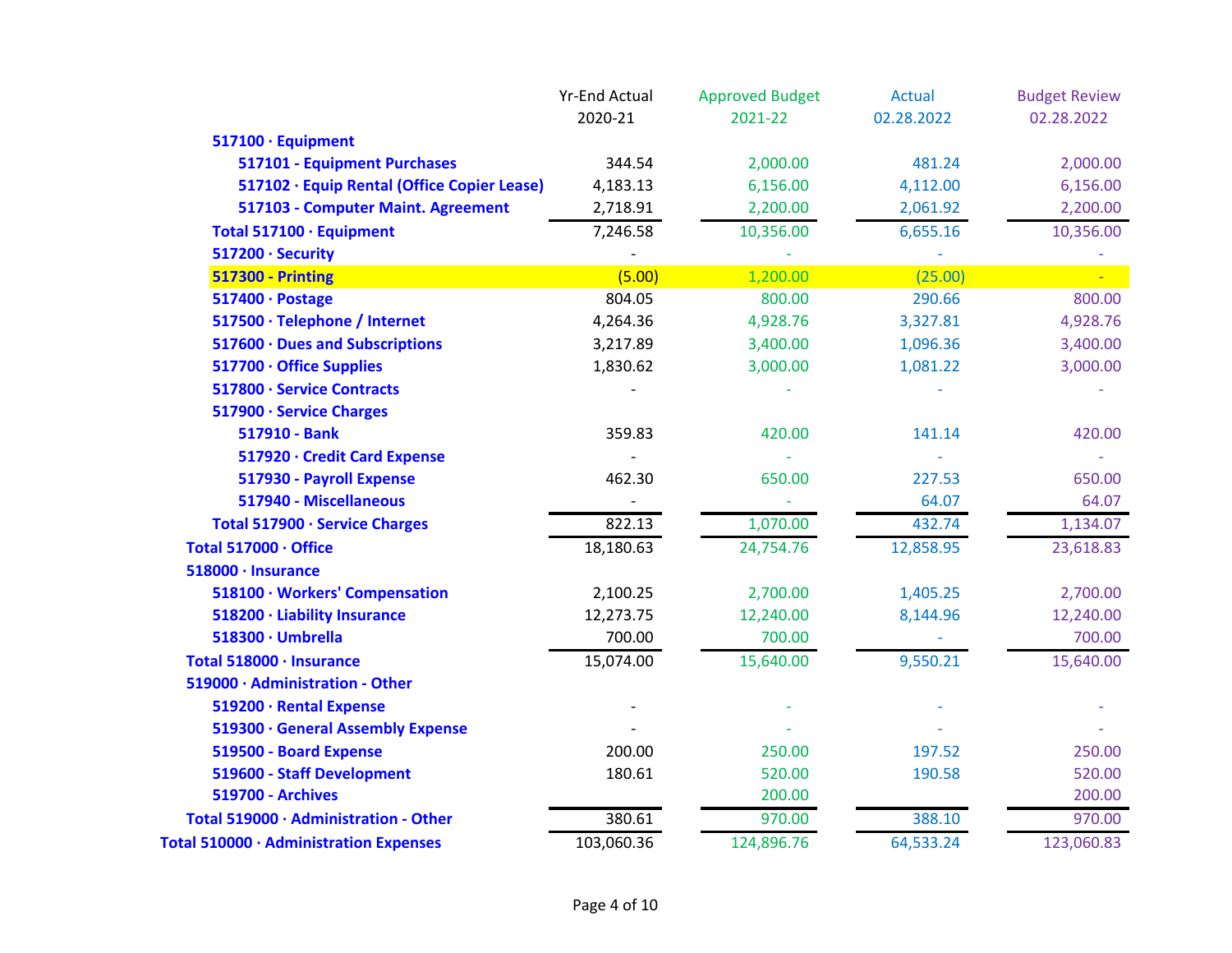|                                              | <b>Yr-End Actual</b> | <b>Approved Budget</b> | Actual     | <b>Budget Review</b> |
|----------------------------------------------|----------------------|------------------------|------------|----------------------|
|                                              | 2020-21              | 2021-22                | 02.28.2022 | 02.28.2022           |
| 520000 · Community Within Expenses           |                      |                        |            |                      |
| 521000 · Caring Network                      |                      | 500.00                 |            | 500.00               |
| 522000 · Communications                      |                      |                        |            |                      |
| 522100 - Hard Copy Mailings                  |                      |                        |            |                      |
| 522300 - Web Page                            | 1,773.97             | 2,000.00               | 1,201.70   | 2,000.00             |
| 522400 · External Marketing                  |                      | 400.00                 |            | 400.00               |
| 522500 · Software Upgrades                   |                      |                        |            |                      |
| Total 522000 · Communications                | 1,773.97             | 2,400.00               | 1,201.70   | 2,400.00             |
| <b>523000 - Meeting House Presents</b>       |                      |                        |            |                      |
| 523100 - Credit Card Expense                 |                      |                        | 1.14       | 1.14                 |
| 523200 - Performance Expense                 | 600.00               | 3,500.00               | 2,990.00   | 4,575.00             |
| 523300 - MHP Other Expenses                  |                      | 265.00                 | 240.00     | 265.00               |
| <b>Total 523000 - Meeting House Presents</b> | 600.00               | 3,765.00               | 3,231.14   | 4,841.14             |
| 524000 · Festival of the Season              |                      |                        |            |                      |
| 527000 · Membership                          |                      |                        |            |                      |
| 527000 - Membership                          | 50.00                | 1,150.00               | 187.00     | 1,150.00             |
| 527100 - Membership Initiative               |                      | 500.00                 |            | 500.00               |
| Total 527000 - Membership                    | 50.00                | 1,650.00               | 187.00     | 1,650.00             |
| 528000 - Adult Programs                      |                      |                        |            |                      |
| 528100 - Administrative Expenses             |                      | 750.00                 |            | 750.00               |
| 528200 - Compensation                        |                      |                        |            |                      |
| 528300 - Credit Card Expense                 |                      |                        |            |                      |
| <b>Total 528000 - Adult Programs</b>         |                      | 750.00                 |            | 750.00               |
| 529000 · Community Within - Other            |                      |                        |            |                      |
| 529500 · Memorial Receptions                 |                      |                        |            |                      |
| 529600 - Fellowship Hour Supplies            |                      | 350.00                 | 296.60     | 350.00               |
| Total 529000 · Community Within - Other      |                      | 350.00                 | 296.60     | 350.00               |
| Total 520000 · Community Within Expenses     | 2,423.97             | 9,415.00               | 4,916.44   | 10,491.14            |
| 530000 · Social Justice Expenses             |                      |                        |            |                      |
| 531000 · Info & Advocacy Sub-Council         |                      |                        |            |                      |
| 532000 - Miscellaneous                       | 2,000.00             | 2,500.00               |            | 2,500.00             |
| 534000 · Interweave                          |                      |                        |            |                      |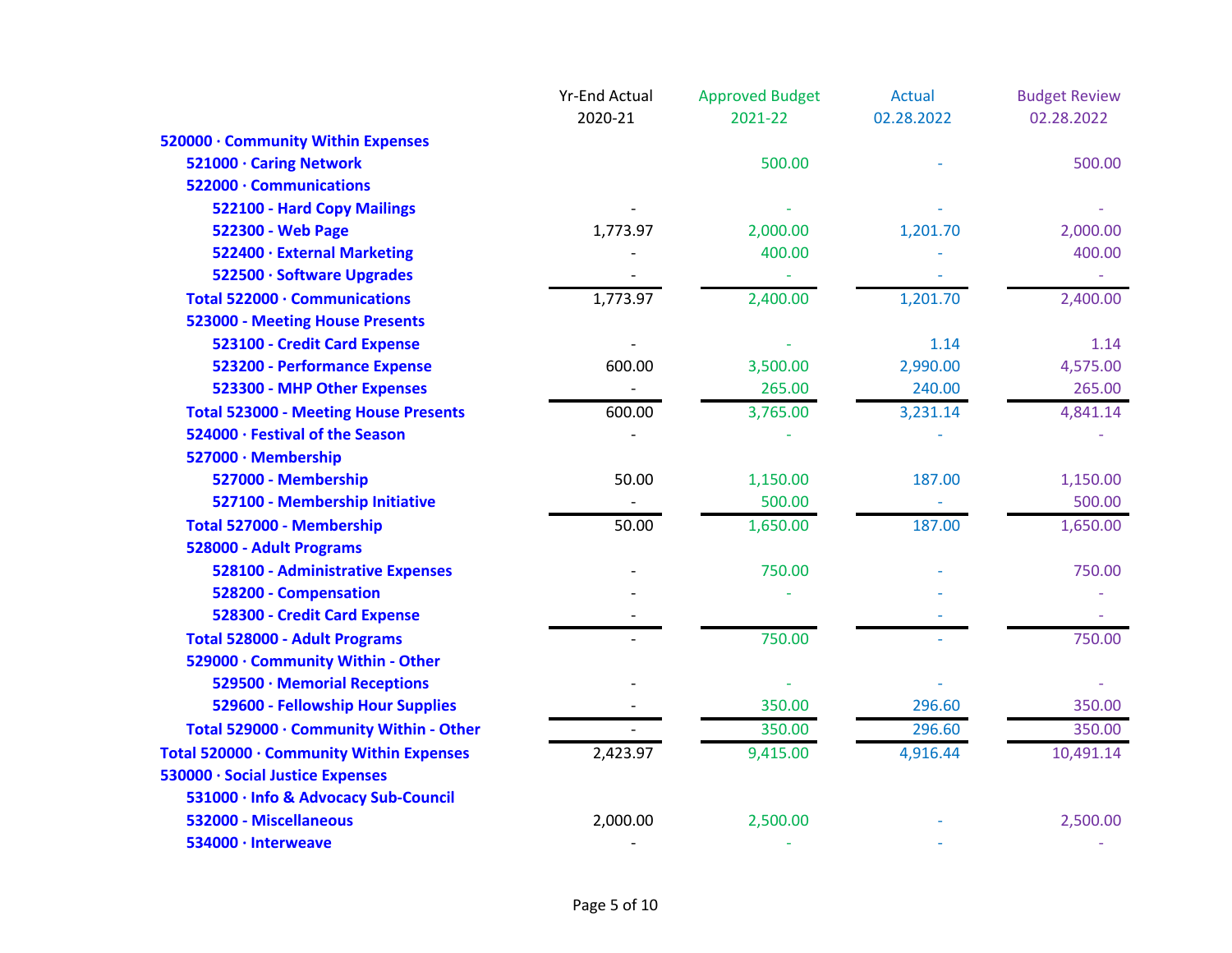| 2020-21<br>2021-22<br>02.28.2022<br>02.28.2022<br>537000 · Equual Access<br>538000 · Green Sanctuary<br>539000 - Noah Webster Partnership<br>2,500.00<br>2,000.00<br>2,500.00<br>Total 530000 · Social Justice Expenses<br>540000 · Spiritual Life Expenses<br>542000 · Annual Retreat<br>543000 · Music |  |
|----------------------------------------------------------------------------------------------------------------------------------------------------------------------------------------------------------------------------------------------------------------------------------------------------------|--|
|                                                                                                                                                                                                                                                                                                          |  |
|                                                                                                                                                                                                                                                                                                          |  |
|                                                                                                                                                                                                                                                                                                          |  |
|                                                                                                                                                                                                                                                                                                          |  |
|                                                                                                                                                                                                                                                                                                          |  |
|                                                                                                                                                                                                                                                                                                          |  |
|                                                                                                                                                                                                                                                                                                          |  |
|                                                                                                                                                                                                                                                                                                          |  |
| 543200 · Guest Musicians<br>600.00<br>600.00                                                                                                                                                                                                                                                             |  |
| 800.00<br>800.00<br>543201 - Substitute Keyboardists                                                                                                                                                                                                                                                     |  |
| 543300 · Sheet Music<br>106.84<br>500.00<br>500.00                                                                                                                                                                                                                                                       |  |
| 543400 · Instrument Maintenance                                                                                                                                                                                                                                                                          |  |
| 543401 · Organ<br>392.00<br>800.00<br>800.00                                                                                                                                                                                                                                                             |  |
| 800.00<br>800.00<br>543402 · Piano<br>300.00                                                                                                                                                                                                                                                             |  |
| 392.00<br>1,600.00<br>300.00<br>1,600.00<br>Total 543400 · Instrument Maintenance                                                                                                                                                                                                                        |  |
| 390.00<br>543700 · Garmany Composer-In-Res<br>390.00                                                                                                                                                                                                                                                     |  |
| Total 543000 · Music<br>498.84<br>3,890.00<br>300.00<br>3,890.00                                                                                                                                                                                                                                         |  |
| 544000 - Religious Education                                                                                                                                                                                                                                                                             |  |
| 370.18<br>544200 · Supplies<br>700.00<br>487.11<br>700.00                                                                                                                                                                                                                                                |  |
| 544500 · Ski Trip                                                                                                                                                                                                                                                                                        |  |
| 540.37<br>544700 · Curriculum<br>500.00<br>117.30<br>500.00                                                                                                                                                                                                                                              |  |
| 544701 · Coming of Age<br>72.00<br>500.00<br>500.00<br>172.95                                                                                                                                                                                                                                            |  |
| 612.37<br>1,000.00<br>290.25<br><b>Total 544700 - Curriculum</b><br>1,000.00                                                                                                                                                                                                                             |  |
| 544800 · Religious Education - Other                                                                                                                                                                                                                                                                     |  |
| 110.80<br>2,160.32<br>2,160.32<br>$544802 \cdot$ Training<br>1,000.00                                                                                                                                                                                                                                    |  |
| 544803 · RE Staff Recruitment<br>100.00<br>33.32<br>100.00                                                                                                                                                                                                                                               |  |
| 544804 · RE Staff Security Checks<br>300.00<br>300.00                                                                                                                                                                                                                                                    |  |
| 544805 · RE Classroom Refurbishment<br>100.00<br>5.58<br>100.00                                                                                                                                                                                                                                          |  |
| 116.38<br>2,193.64<br>2,660.32<br>Total 544800 · Religious Education - Other<br>1,500.00                                                                                                                                                                                                                 |  |
| 1,098.93<br>3,200.00<br>2,971.00<br>4,360.32<br>Total 544000 · Religious Education                                                                                                                                                                                                                       |  |
| 545000 · Worship                                                                                                                                                                                                                                                                                         |  |
| 545100 · Guest Speakers                                                                                                                                                                                                                                                                                  |  |
| 545101 - Pulpit Supply<br>2,351.92<br>3,300.00<br>330.00<br>3,300.00                                                                                                                                                                                                                                     |  |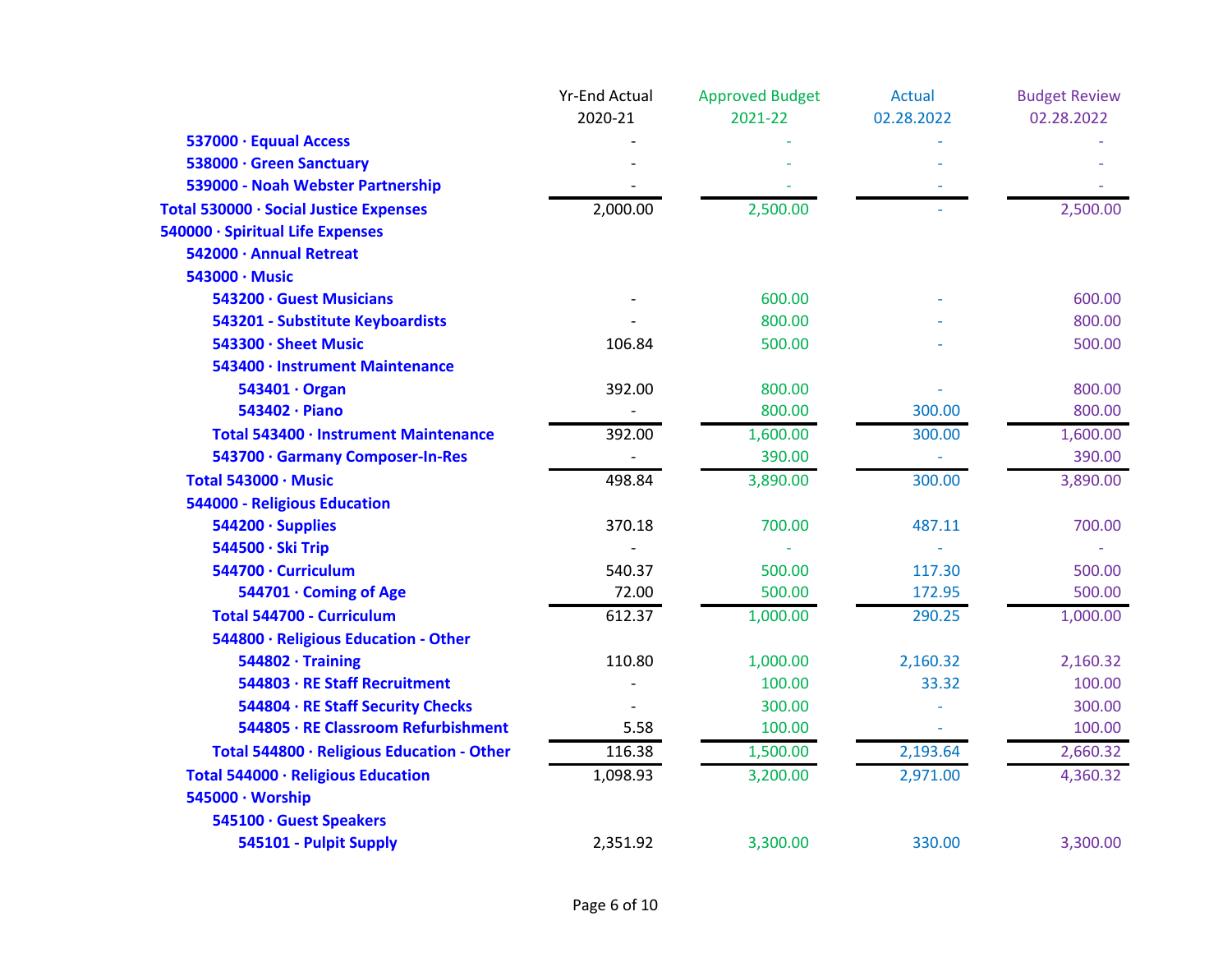|                                                | <b>Yr-End Actual</b> | <b>Approved Budget</b> | Actual     | <b>Budget Review</b> |
|------------------------------------------------|----------------------|------------------------|------------|----------------------|
|                                                | 2020-21              | 2021-22                | 02.28.2022 | 02.28.2022           |
| <b>545102 - Mileage</b>                        |                      | 500.00                 |            | 500.00               |
| <b>Total 545100 - Guest Speakers</b>           | 2,351.92             | 3,800.00               | 330.00     | 3,800.00             |
| 545200 · Worship Supplies                      | 2,303.70             | 2,254.81               | 975.10     | 2,254.81             |
| Total 545000 · Worship                         | 4,655.62             | 6,054.81               | 1,305.10   | 6,054.81             |
| 547000 - Spiritual Life Other                  |                      |                        |            |                      |
| Total 540000 · Spiritual Life Expenses         | 6,253.39             | 13,144.81              | 4,576.10   | 14,305.13            |
| 550000 · Compensation                          |                      |                        |            |                      |
| $551000 \cdot DRE$                             |                      |                        |            |                      |
| 551100 · Salary/Wages                          | 30,401.66            | 31,943.34              | 17,146.85  | 25,146.85            |
| 551200 · Pension                               | 3,176.93             | 3,194.33               | 2,142.29   | 2,142.29             |
| 551300 · Insurance                             |                      |                        |            |                      |
| 551400 · Professional Development              | 950.23               | 1,500.00               | 261.66     | 261.66               |
| 551500 · FICA                                  | 2,333.10             | 2,443.67               | 1,312.37   | 1,923.73             |
| <b>Total 551000 · DRE</b>                      | 36,861.92            | 39,081.34              | 20,863.17  | 29,474.53            |
| 552000 · Minister (Interim)                    |                      |                        |            |                      |
| 552100 · Salary/Wages                          | 68,008.56            | 63,292.31              | 40,776.88  | 63,292.31            |
| 552200 · Pension                               | 9,273.36             | 7,928.46               | 2,162.28   | 7,928.46             |
| 552300 · Insurance                             | 17,319.36            | 3,200.00               | 1,171.80   | 3,200.00             |
| 552400 · Professional Development              |                      |                        | 3,326.44   | 4,855.03             |
| 552402 - Prof Dev. Cathy                       | 6,126.28             |                        |            |                      |
| 552403 - Prof Dev. Heather                     | 5,392.08             |                        |            |                      |
| <b>Total 552400 - Professional Development</b> | 11,518.36            | 4,855.03               | 3,326.44   | 4,855.03             |
| 552500 · FICA                                  | 7,094.16             | 6,065.27               | 3,897.91   | 6,065.27             |
| 552600 · Housing Allowance                     | 24,724.80            | 15,992.31              | 10,176.88  | 15,992.31            |
| Total 552000 · Minister (Interim)              | 137,938.60           | 101,333.38             | 61,512.19  | 101,333.38           |
| 553000 · Building Staff                        |                      |                        |            |                      |
| 553100 · Salary/Wages                          |                      |                        |            |                      |
| 553101 · Fellowship Sexton                     | 135.00               | 3,618.45               | 918.75     | 1,800.00             |
| 553102 · Custodian                             | 3,621.34             | 6,493.76               | 2,594.11   | 6,493.76             |
| 553103 · Sexton                                | 6,384.38             | 12,412.40              | 7,067.20   | 12,412.40            |
| 553104 · Building Rentals Manager              | 1,534.72             | 2,581.28               | 1,675.64   | 1,675.64             |
| Total 553100 · Salary/Wages                    | 11,675.44            | 25,105.89              | 12,255.70  | 22,381.80            |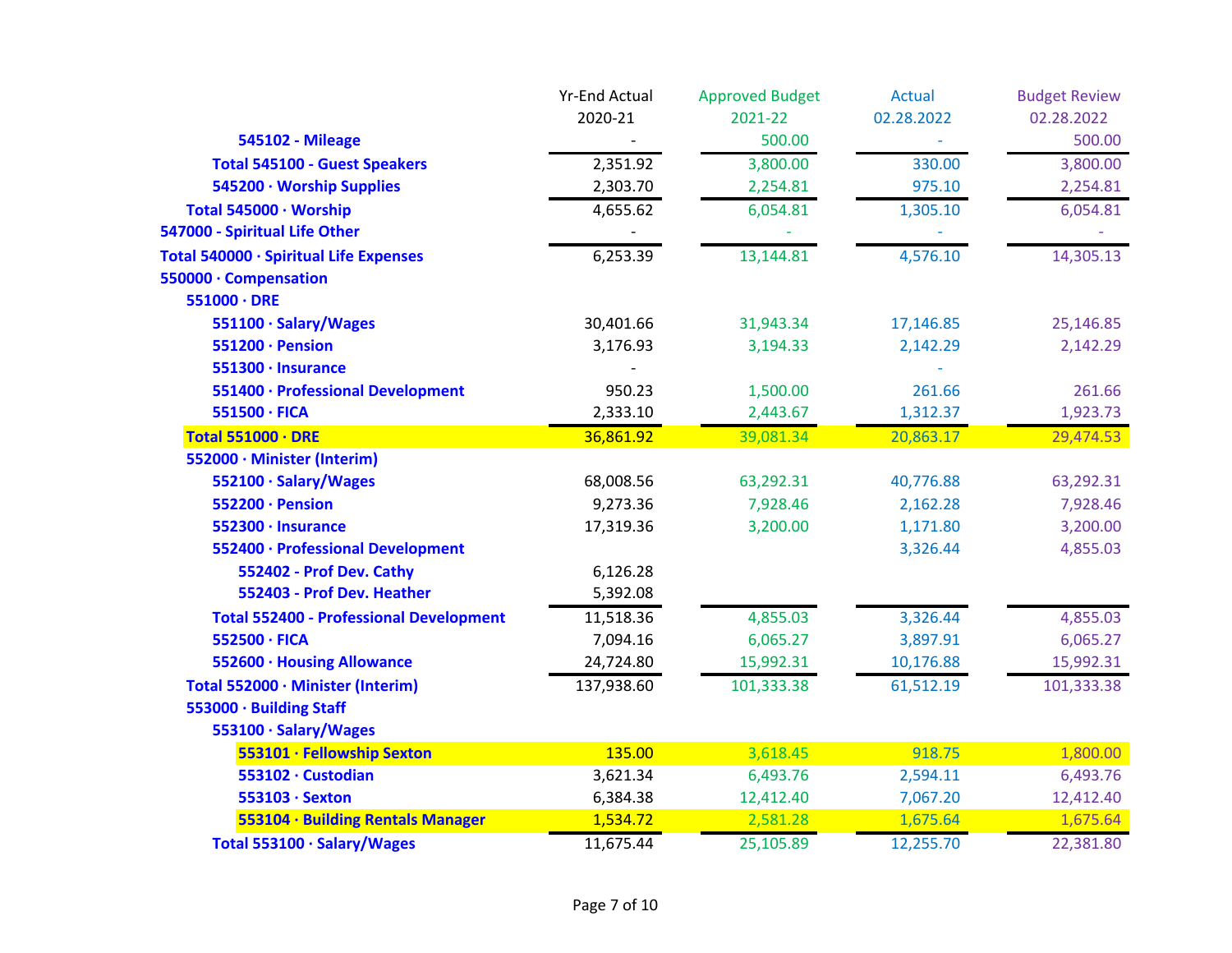|                                            | <b>Yr-End Actual</b> | <b>Approved Budget</b> | <b>Actual</b> | <b>Budget Review</b> |
|--------------------------------------------|----------------------|------------------------|---------------|----------------------|
|                                            | 2020-21              | 2021-22                | 02.28.2022    | 02.28.2022           |
| 553500 · FICA                              | 885.81               | 1,920.60               | 936.94        | 1,712.21             |
| Total 553000 · Building Staff              | 12,561.25            | 27,026.49              | 13,192.64     | 24,094.01            |
| 554000 · Music Staff                       |                      |                        |               |                      |
| 554100 · Salary/Wages                      |                      |                        |               |                      |
| 554101 · Director of Music Ministries      | 20,857.70            | 22,230.00              | 14,609.30     | 22,230.00            |
| 554102 · Accompanist                       |                      |                        |               |                      |
| 554104 · Choral Scholars                   |                      |                        |               |                      |
| 554106 · Garmany Choral Scholars           | 2,000.00             | 3,000.00               |               |                      |
| 554107 · Garmany Dir Music Min             |                      | 500.00                 |               |                      |
| Total 554100 · Salary/Wages                | 22,857.70            | 25,730.00              | 14,609.30     | 22,230.00            |
| <b>554400 - Professional Development</b>   |                      | 500.00                 |               | 500.00               |
| 554500 · FICA                              | 1,748.60             | 1,968.35               | 1,117.62      | 1,700.60             |
| Total 554000 · Music Staff                 | 24,606.30            | 28,198.35              | 15,726.92     | 24,430.60            |
| 555000 · Business Manager                  |                      |                        |               |                      |
| 555100 · Salary/Wages                      |                      |                        |               |                      |
| 555101 - Bookkeeper                        | 14,250.49            | 16,540.16              | 9,969.08      | 11,169.08            |
| 555200 · Pension                           |                      |                        |               |                      |
| 555300 · Insurance                         |                      |                        |               |                      |
| 555500 · FICA                              | 1,090.15             | 1,265.32               | 762.64        | 854.43               |
| Total 555000 · Business Manager            | 15,340.64            | 17,805.48              | 10,731.72     | 12,023.51            |
| 556000 · Administrative Support            |                      |                        |               |                      |
| 556100 · Office Administrator              |                      |                        |               |                      |
| 556101 - Salary / Wages                    | 34,962.42            | 33,423.73              | 24,528.49     | 35,000.00            |
| <b>556102 - Pension</b>                    |                      |                        |               |                      |
| 556103 - FICA                              |                      |                        |               |                      |
| 556104 - Professional Development          |                      |                        |               |                      |
| <b>Total 556100 - Office Administrator</b> | 34,962.42            | 33,423.73              | 24,528.49     | 35,000.00            |
| 556200 - Minister's Assistant              |                      |                        |               |                      |
| 556201 - Salary / Wages                    |                      |                        |               |                      |
| 556203 - FICA                              |                      |                        |               |                      |
| <b>Total 556200 - Minister's Assistant</b> |                      |                        |               |                      |
| Total 556000 · Administrative Support      | 34,962.42            | 33,423.73              | 24,528.49     | 35,000.00            |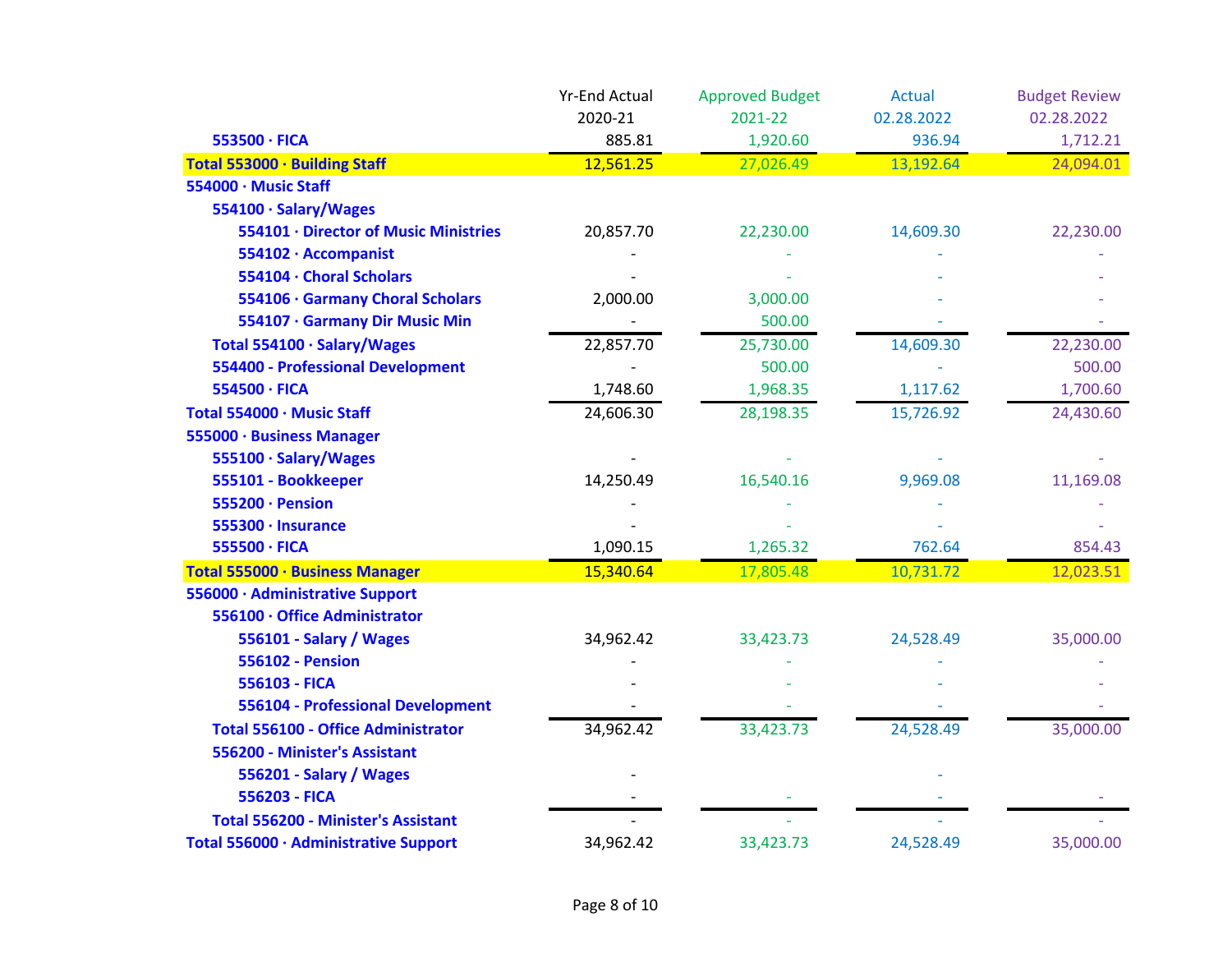|                                        | <b>Yr-End Actual</b><br>2020-21 | <b>Approved Budget</b><br>2021-22 | <b>Actual</b><br>02.28.2022 | <b>Budget Review</b><br>02.28.2022 |
|----------------------------------------|---------------------------------|-----------------------------------|-----------------------------|------------------------------------|
| 557000 · Religious Education           |                                 |                                   |                             |                                    |
| 557100 · Paid RE Staff                 |                                 |                                   |                             |                                    |
| 557101 · Nursery & Child Care          | 120.00                          | 5,385.60                          | 255.00                      | 500.00                             |
| 557102 - RE Administrative Support     | 344.62                          | 1,048.80                          |                             |                                    |
| 557103 · Youth Advisor                 |                                 |                                   |                             |                                    |
| Total 557100 · Paid RE Staff           | 464.62                          | 6,434.40                          | 255.00                      | 500.00                             |
| 557105 · Paid RE Staff FICA            | 35.54                           | 492.23                            | 19.51                       | 38.25                              |
| Total 557000 · Paid RE Staff           | 500.16                          | 6,926.63                          | 274.51                      | 538.25                             |
| 558000 · Intern Minister               |                                 |                                   |                             |                                    |
| 558100 · Salary/Wages                  | 10,000.00                       | 4,000.00                          | 4,000.00                    | 4,000.00                           |
| 558500 · FICA                          | 765.00                          | 306.00                            | 306.00                      | 306.00                             |
| Total 558000 · Intern Minister         | 10,765.00                       | 4,306.00                          | 4,306.00                    | 4,306.00                           |
| Total 550000 · Compensation            | 273,536.29                      | 258,101.40                        | 151,135.64                  | 231,200.28                         |
| 590000 - Other Expenses                |                                 |                                   |                             |                                    |
| 591002 · Sabbatical Expenses           |                                 |                                   |                             |                                    |
| Total 590000 · Other Expenses          | 407.46                          |                                   |                             |                                    |
| <b>Total Budgeted Expenses</b>         | 387,681.47                      | 408,057.97                        | 225,161.42                  | 381,557.38                         |
| <b>Non-Budgeted Income</b>             |                                 |                                   |                             |                                    |
| 461000 · Minister's Discretionary Fund | 6,283.38                        |                                   | 966.00                      | 966.00                             |
| 462000 · UAMW                          |                                 |                                   |                             |                                    |
| 463000 · SJ Sunday Collections         | 3,085.00                        |                                   | 5,059.73                    | 5,059.73                           |
| 464000 · Music Sunday Contributions    |                                 |                                   |                             |                                    |
| 464100 · Guest at Your Table           |                                 |                                   |                             |                                    |
| 464200 - Sleeping Out in Boxes         |                                 |                                   |                             |                                    |
| <b>464300 - UNICEF</b>                 |                                 |                                   |                             |                                    |
| 464400 - Hymnal Donations              |                                 |                                   | 564.00                      | 564.00                             |
| 469999 - Minister Moving Expense       |                                 | 8,514.53                          | 8,514.53                    | 8,514.53                           |
| <b>Total Non-Budgeted Income</b>       | 9,368.38                        | 8,514.53                          | 15,104.26                   | 15,104.26                          |
| <b>Non-Budgeted Expenses</b>           |                                 |                                   |                             |                                    |
| 561000 · Minister Discretionary Fund   | 6,283.38                        |                                   | 966.00                      | 966.00                             |
| 562000 · UAMW                          |                                 |                                   |                             |                                    |